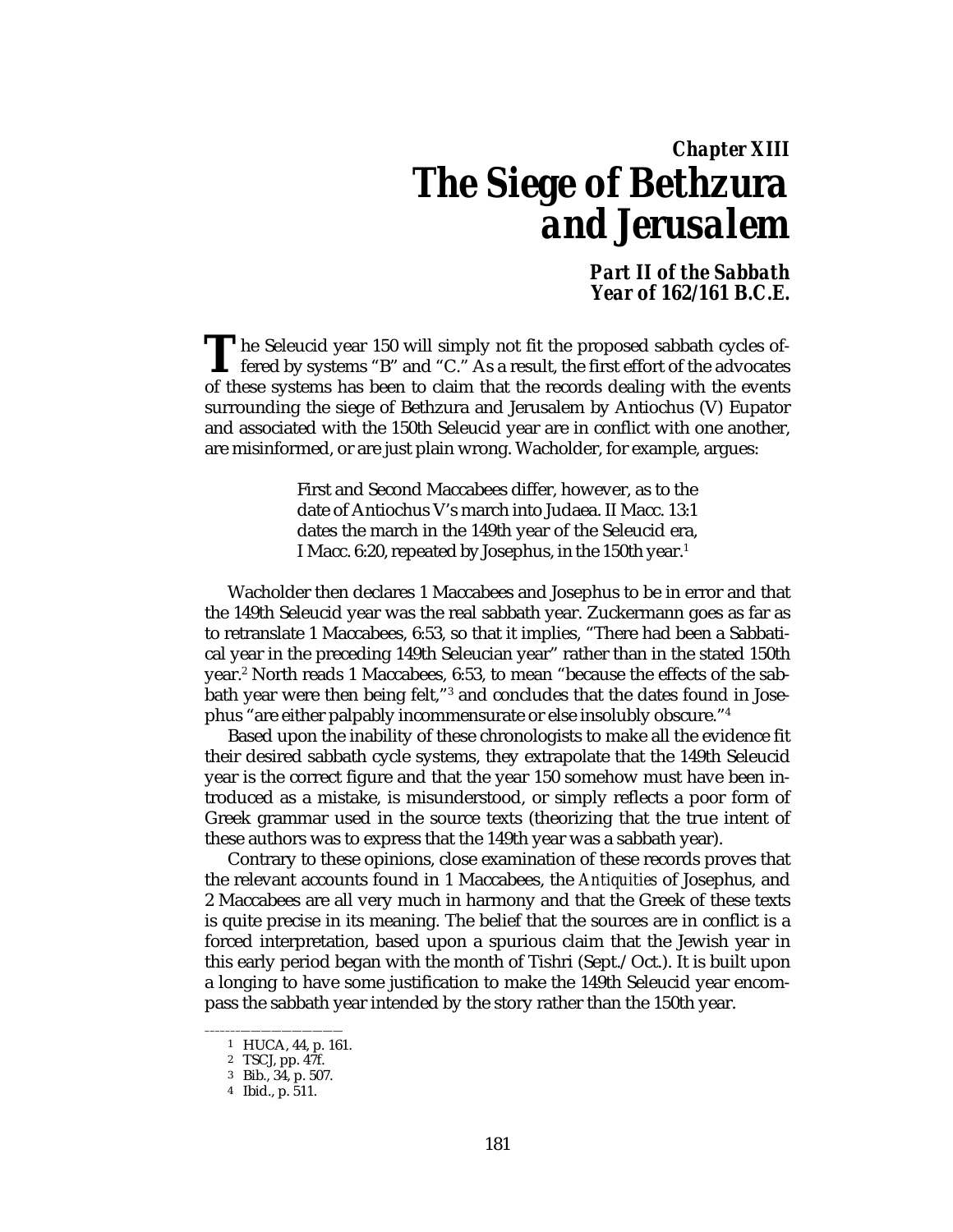# **The Sources in Harmony**

To demonstrate the accuracy of our three primary sources—1 and 2 Maccabees and Josephus, *Antiquities*—we have provided Chart H at the end of this chapter, which places the relevant passages in parallel columns. As a preface to reading these accounts, one must point out that in the verses immediately preceding them we read that during the ninth month—specifically defined as Khasleu (Nov./Dec.) of the 148th Seleucid—the Temple and altar were renovated. These versions then go on to mention a long series of battles carried on by the Jews after this Temple renovation.<sup>5</sup> It is clear by these records that we are brought well within the 149th Seleucid year (Nisan reckoning).

The following is a summary of the parallel passages as laid out in Chart H. They follow in order the series of battles mentioned above and go on to discuss the events surrounding the siege of Bethzura and Jerusalem:

• After the Feast of Pentecost (which occurrence was in early June, and therefore brings us clearly within the 149th Seleucid year), a war between the Jews, led by Judas (Maccabaeus), and Gorgias, the Syrian-Greek governor of Idumaea, was fought. The Jews invaded Hebron, Marisa, Azotus (Ashdod) in Palestia, and other places before they returned to Judaea.<sup>6</sup>

• "About that time" King Antiochus (IV) Epiphanes heard of the wealth of the Persian city named Elam and set about to invade Persia. He was defeated in this war and returned to Babylon, where he became despondent.<sup>7</sup>

• While at Babylon, Antiochus IV heard of the victories in Judaea by the Jews. In his despondency the king became ill. As his illness lingered on for "many days," and his suffering increased, Epiphanes perceived that he was about to die.<sup>8</sup>

• Antiochus Epiphanes made his friend Philip regent and designated his own son Antiochus (V) Eupator—who was at this time living in Syria under the guardianship of Lysias—as the next king. Epiphanes then died in the 149th Seleucid year.9 The *Seleucid King-list* reports that Antiochus IV died in the Babylonian month of Kislimu (Nov./Dec.).<sup>10</sup>

–––––––——————————

Year 137, month Elulu, 10th day: Seleucus (IV, Philopator), the king, died. . . . In the same month, his son Antiochus (IV, Epiphanes) ascended the throne. He ruled for 11 years. In the same year, month Arahsamnu, Antiochus (IV, Epiphanes) and his son Antiochus were kings.

<sup>5</sup> 1 Macc., 4:42–5:64; 2 Macc., 11:34–12:31; Jos., *Antiq.*, 12:7:7–12:8:6, cf. 12:5:4.

<sup>6</sup> 1 Macc., 5:65–68; 2 Macc., 12:32–45; Jos., *Antiq.*, 12:8:6.

<sup>7</sup> 1 Macc*.,* 6:1–5; Jos., *Antiq.*, 12:9:1.

<sup>8</sup> 1 Macc*.,* 6:5–13; Jos., *Antiq.*, 12:9:1.

<sup>9</sup> 1 Macc*.,* 6:14–17; Jos., *Antiq.*, 12:9:2, *Wars*, 1:1:4(40).

<sup>10</sup> ANET, p. 567, "[149], month Kislimu: It was heard that K[ing] Antiochus [died]." Pritchard incorrectly writes "148" in the lacuna instead of "149." His error results from the failure to consider that King Antiochus IV at first reigned jointly with his brother's son, also called Antiochus, whom he adopted as his own. Antiochus IV had this son murdered in the 142 Sel. (Diodorus, 30:7:2–3; cf. CAH, 8, pp. 497, 503f, 713f). The king's own son, Antiochus V Eupator succeeded as sole monarch in 149 Sel. upon his father's death. The relevant part of the text reads as follows: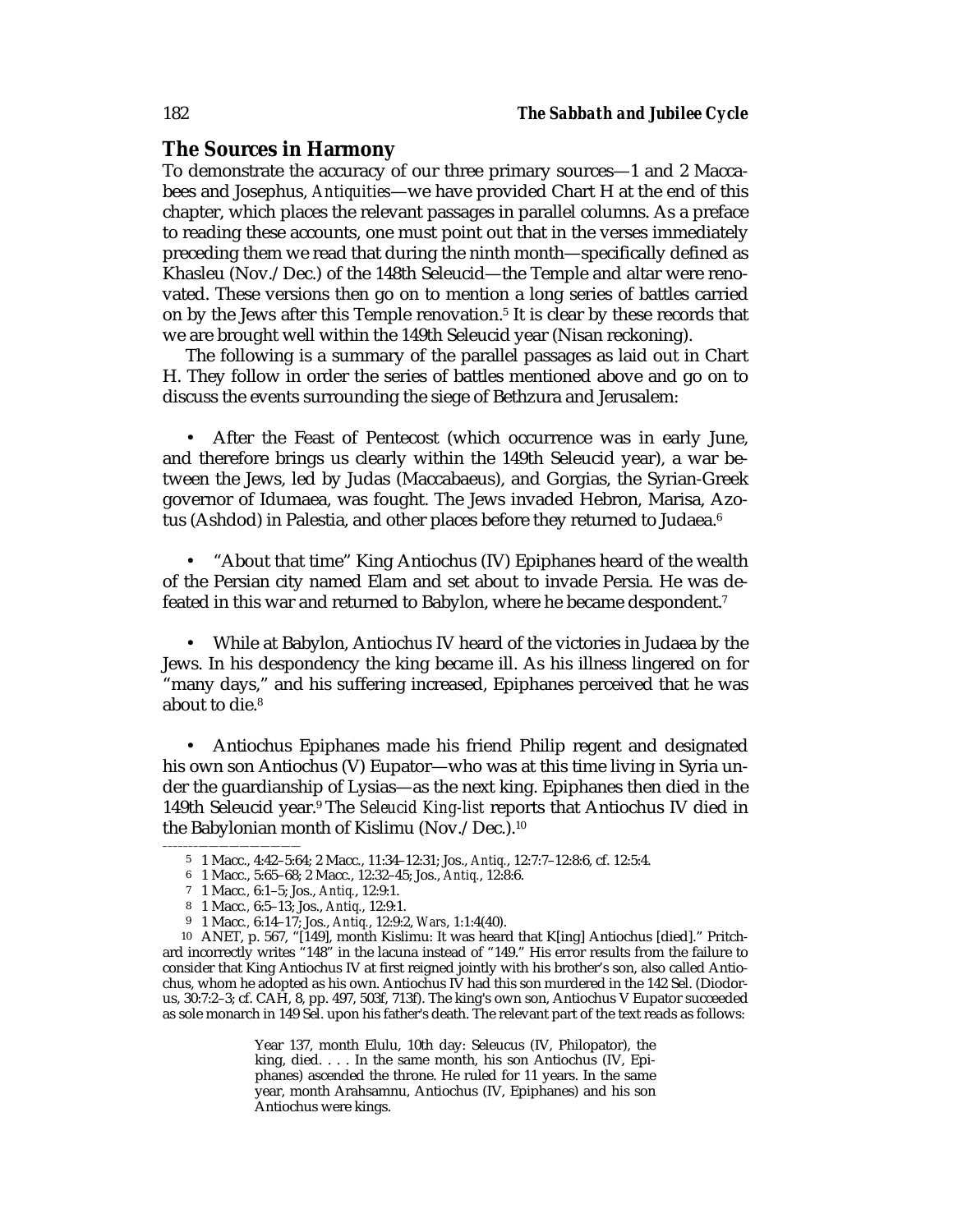### *The Siege of Bethzura and Jerusalem* 183

• Lysias, after receiving word of the king's death (most probably in or about early January), placed Antiochus V on the throne. "At this time" the Greek garrison at Jerusalem and some renegade Jews began doing much harm to the people coming to the Temple.<sup>11</sup> Also, according to 2 Maccabees, 13:1–2, "In the hundred forty and ninth year Judas and his colleagues received the news that Antiochus Eupator παραγενέσθαι with a great multitude  $\dot{\epsilon}\pi\dot{\tau}$  (against)<sup>12</sup> Judaea, and with him Lysias his protector."<sup>13</sup> This comment serves as the basis for the arguments offered by systems "B" and "C."

The Greek term παραγενέσθαι (*paragenesthai*) is the aorist infinitive form of παραγγνοµαι (*paragignomai*), meaning "*to be beside, by* or *near* . . . *to be at hand, accrue* to one . . . *arrive, come up*" and "t*o come to, arrive at*."14 Eupator, therefore, was in some form of the act of being "near," or "coming to," or "at hand" against Judaea. As a general rule, the aorist infinitive παραγενέσθαι, in indirect discourse, refers to an event or action prior to the main verb.15 Jonathan Goldstein's translation of 2 Maccabees, accordingly, renders the term in question to read that Eupator "had come" against Judaea.16

Using this understanding, the above statement from 2 Maccabees, 13:1–2, is interpreted by those following systems "B" and "C" to mean that Eupator marched against Judaea in the 149th year. The mentioning by Josephus and 1 Maccabees of the sabbath year and the accompanying shortages, which took place at the time of this invasion (but dated by Josephus and 2 Maccabees to the 150th year), are in turn placed by the advocates of systems "B" and "C" within the context of the 149th year.

Nevertheless, this particular translation of the word παραγενέσθαι, with regard to 2 Maccabees, 13:1–2, is out of context with the flow of the discussion in that text. The passage in 2 Maccabees, 13:1–2, is followed in verse 9 with the statement that the king "ήρχετο (*ērcheto*; was coming)"<sup>17</sup> on his campaign.18 When Judas was informed of this movement, he and his followers spent the next three days in prayer, after which Judas devised a plan to attack

——————————————————————————————————————————–

11 1 Macc., 6:18; Jos., *Antiq.*, 12:9:3.

12 GEL, 1968, pp. 621ff. The translation of \π (*epi*) in 1 Macc., 13:1, as "upon or against" is better than "into," as some translations have rendered it. This point was confirmed by Professor Placid Csizmazia of the University of Dallas in a letter to the author dated 08–08–1991. See below n. 24.

13 2 Macc., 13:1.

14 GEL, 1968, p. 1306; CGD, p. 520.

15 See for example SMT, p. 42.

16 Goldstein, *II Macc.*, p. 452.

17 The Greek term ¾ρχετο is a form of the word Áρχοµαι (*erchomai*), meaning to "*come* or *go*." GEL, 1968, pp. 694f. The context of its use in 2 Macc, 13:9, is determined by v. 12f, where it mentions that Judas heard the report that the king "ἔρχομαι" and then three days after this news he planned to strike this enemy force "before" it entered Judaea. This evidence proves that the Syrian king was in the process of coming and had not yet arrived in the country of the Jews. Confirmation that "was coming" is the proper translation of  $\eta_{\text{DX}^{ext}}$  in 2 Macc., 13:9, is provided by Professor Juan Gamez of East Texas State University in a taped interview with the author dated 09–01–91. For Professor Gamez see Chap. XVI, p. 220, n. 7.

18 2 Macc., 13:9; cf. Jos., *Antiq*., 12:9:4.

<sup>[</sup>Year 1]42, month Abu: Antiochus, the king, was put to death upon the command of his father, King Antiochus (IV, Epiphanes). [Year 14]3, Antiochus (V, Eupator) became king. [Year 149], month Kislimu: It was heard that the K[ing] Antiochus

<sup>(</sup>IV, Epiphanes) [died].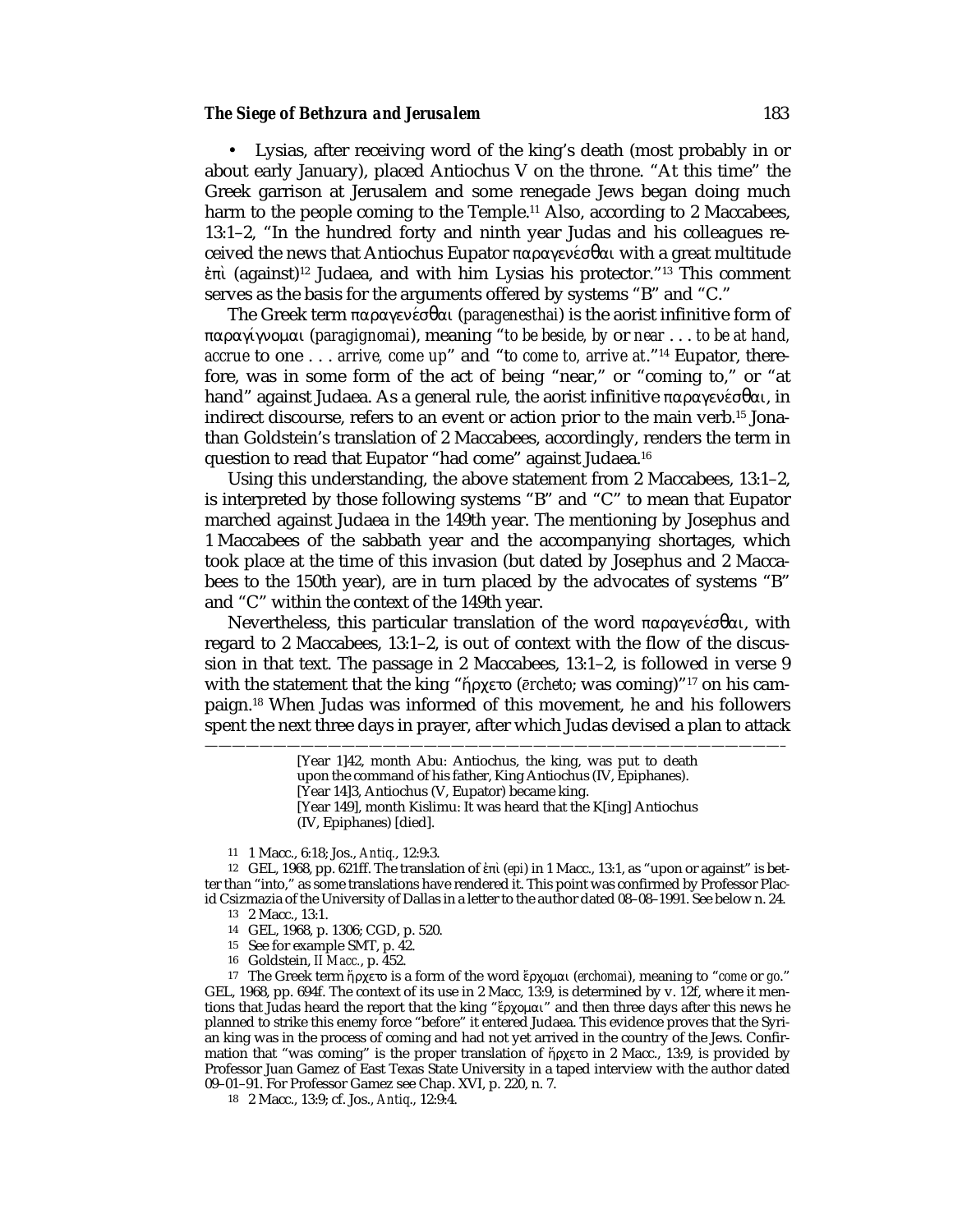King Antiochus Eupator "πρὶν (prin; before)<sup>19</sup> the king's host should enter into Judaea and take the city (Jerusalem)."20

These statements show that Antiochus V had not yet departed on his Judaean campaign when Judas had received the first mentioned report—where the term παραγενέσθαι is used—of the impending invasion. Further, Eupator had not yet entered Judaea as late as three days after Judas heard the second report, notifying the Jews that, "Now the king "ήρχετο (was coming)" to attack Judaea. Therefore, we must look for a better understanding of the Greek term παραγενέσθαι when used in the context of 2 Maccabees, 13:1.

There is yet another important way in which the term παραγενέσθαι can be understood. "The aorist infinitive, by itself, does not have a past time meaning, only the single event meaning."21 Indeed, there are several instances known where the aorist infinitive refers to a "single future, intended event."22 Goodwin's *Syntax of the Moods and Tenses of the Greek Verb* points out that examples of this anomaly are found "even in the best authors."23 The well-respected authority in Classical Greek, Professor Placid Csizmazia of the University of Dallas, $^{24}$  likewise observes that, though such usage is exceptional, it is "not without precedents."25 If we apply this legitimate future usage of παραγενέσθαι to 2 Maccabees, 13:1—coordinating its meaning with the context and flow of the entire discussion of that text, and using 1 Maccabees and Josephus as further support—it would mean that Eupator "was near to coming" or "was about to come" against Judaea.

It is important to add that in none of our ancient sources does it actually say that Antiochus Eupator arrived in Judaea during the 149th Seleucid year. Even in 2 Maccabees, 13:1, where the term παραγενέσθαι is used, it is later stated that Judas decided to make a raid upon the forces of Antiochus V "before the king's host should enter into Judaea." Josephus, on the other hand, specifically states that Eupator "\ξQρµησεν (*exormesen*; set out)"26 from Antioch, his capital city, "in the 150th year of the Seleucid reign."27

The verse in question from 2 Maccabees, therefore, should be translated to read, "In the hundred forty and ninth year Judas and his colleagues received the news that Antiochus Eupator was about to come with a great multitude against Judaea," i.e. Eupator had not yet left on this expedition but was in the process of making final preparations for such a campaign. Professor Csizmazia confirms this translation as being "grammatically acceptable and fitting

–––––––——————————

<sup>19</sup> GEL, 1968, pp. 1463f; SMT, pp. 240f.

<sup>20</sup> 2 Macc., 13:10–12.

<sup>21</sup> Letter to the author from Professor Csizmazia dated 08–08–91. See below n. 24.

<sup>22</sup> Letters to the author from Professor Csizmazia dated 08–08–91 and 08–31–91. See below n. 24.

<sup>23</sup> SMT, pp. 42f.

<sup>24</sup> Professor Placid Csizmazia received his degrees from the University of Budapest, Hungary. The Hungarian equivalency of an M.A. in Classics and German was received in 1940 and his Ph.D. in Classics in 1942. He now teaches at the University of Dallas in Irving, Texas. Professor Csizmazia has been of great assistance to the author on numerous occasions for which we extend to him much gratitude.

<sup>25</sup> Letter to the author from Professor Csizmazia dated 08–31–91.

<sup>26</sup> A form of όρμάω (*ormaho*), GEL, 1968, pp. 1252f.

<sup>27</sup> Jos., *Antiq*., 12:9:3–4; cf. 1 Macc., 6:19–31.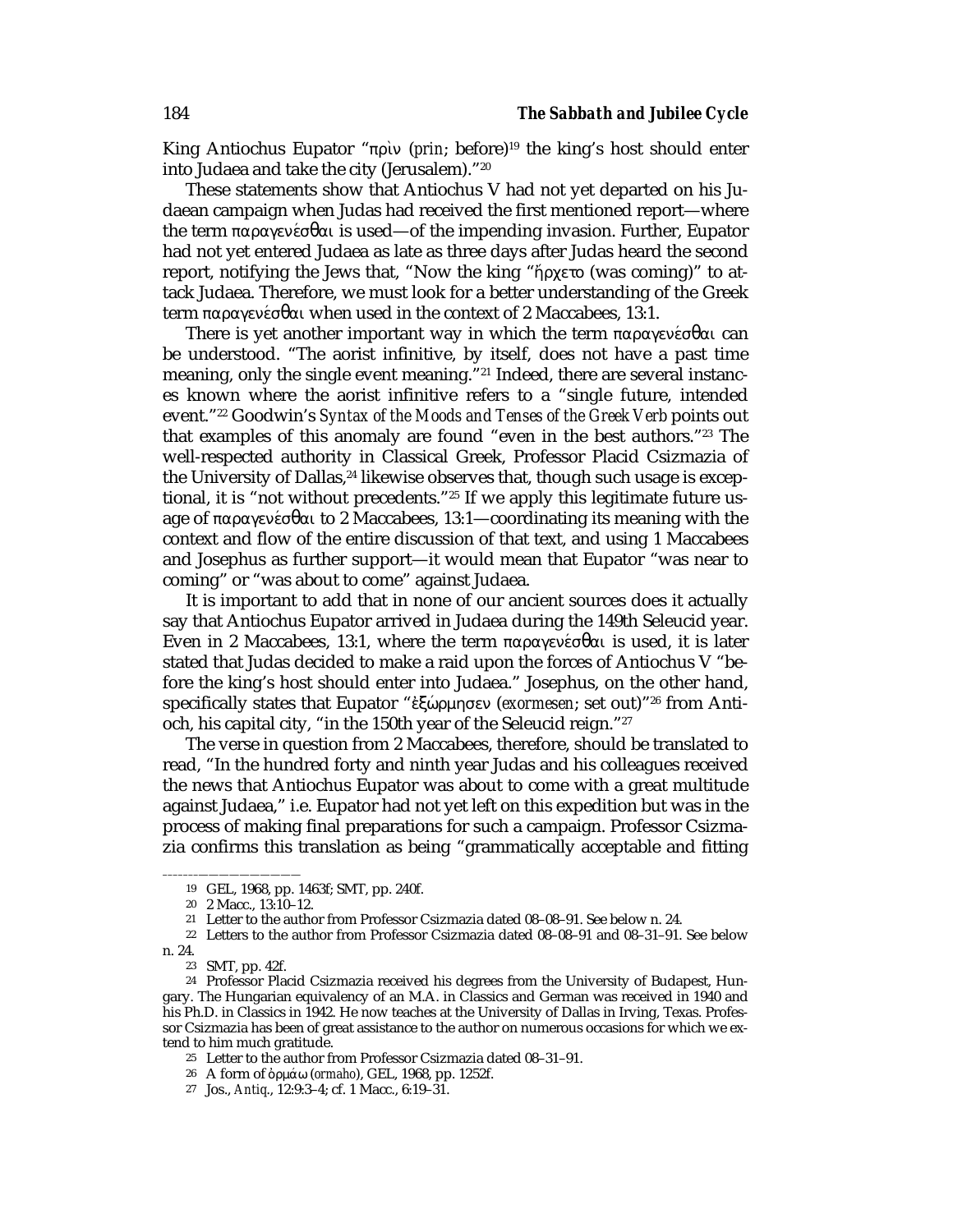### **The Siege of Bethzura and Jerusalem** 185

into the context."28 This explains why, later, when Judas heard the second report that "the king was coming," he devised a plan to attack the Syrian king "before" Eupator entered the territory of Judaea.<sup>29</sup> As it turned out, Judas was unable to make his strike until just after the king crossed the border. His raid was executed upon Eupator's camp at Modin, located about eight miles inside the boundary of Judaea and about 17 miles northwest of Jerusalem.<sup>30</sup>

This understanding of 2 Maccabees is supported by other details as well. In the previous year, the 148th Seleucid (164/163 B.C.E., Nisan reckoning), Lysias, the general of Antiochus IV, led a large army into Judaea but was sorely defeated.31 Finding his foe resolute and strong, Lysias took the remainder of his force and "returned to Antioch, where he remained to enlist mercenaries and make preparations to invade Judaea with a greater army."32 This ongoing preparation, therefore, was underway during the 149th year.

Meanwhile, after learning of his father's death (which news he would have received by early January, 162 B.C.E.), the new king, Antiochus V, joined with Lysias in the planning, preparation, and execution of this new Judaean campaign. The fact that the young king had picked up the cause of his deceased father appears to have been the news that reached Judas in the latter part of the 149th year. Furthermore, the words from 2 Maccabees show no sense of immediacy. The flow of the story merely expresses the idea that the new Greek king of Syria was finishing his preparations for an invasion force against Judaea during the 149th year (163/162 B.C.E., Nisan reckoning), an activity started earlier by his general Lysias after his defeat in the 148th year.

Actually, the new king delayed in his endeavor to attack Judaea. This point is amply demonstrated by the story of the men who escaped from the Akra ("the citadel" in Jerusalem where the Greeks were garrisoned) in the 150th Seleucid year. When they arrived in Antioch, they made an impassioned plea to Antiochus Eupator to end his delay and to make quick intervention.33 Furthermore, the most appropriate time after the death of Antiochus IV for an invasion would have been in the approaching spring, at the very beginning of the 150th year. Eupator, no doubt, waited until this more advantageous season.

• In reaction to the attacks by the Greek garrison at Jerusalem upon the Jews going to the Temple—which assaults had been occurring since the death of Antiochus IV—Judas called the people together "in the 150th year" of the Seleucid era and began the siege of the Akra (the citadel), where the garrison was located.34 The Jews also fortified Bethzura.35 We have now arrived at the spring of the new year.

–––––––——————————

<sup>28</sup> Letter to the author from Professor Csizmazia dated 08–31–91.

<sup>29</sup> 2 Macc., 13:9–13.

<sup>30</sup> 2 Macc., 13:13–17. Modin, modern *el-Medieh*, is located about 7 miles southeast of Lydda and about 17 miles northwest of Jerusalem (Marcus, *Jos*., vii, p. 137, n. e).

<sup>31</sup> Jos., *Antiq*., 12:7:5.

<sup>32</sup> Ibid.

<sup>33</sup> 2 Macc., 6:21–27; Jos., *Antiq*., 12:9:3.

<sup>34</sup> 1 Macc., 6:19–24; Jos., *Antiq*., 12:9:3.

<sup>35</sup> 1 Macc., 6:26.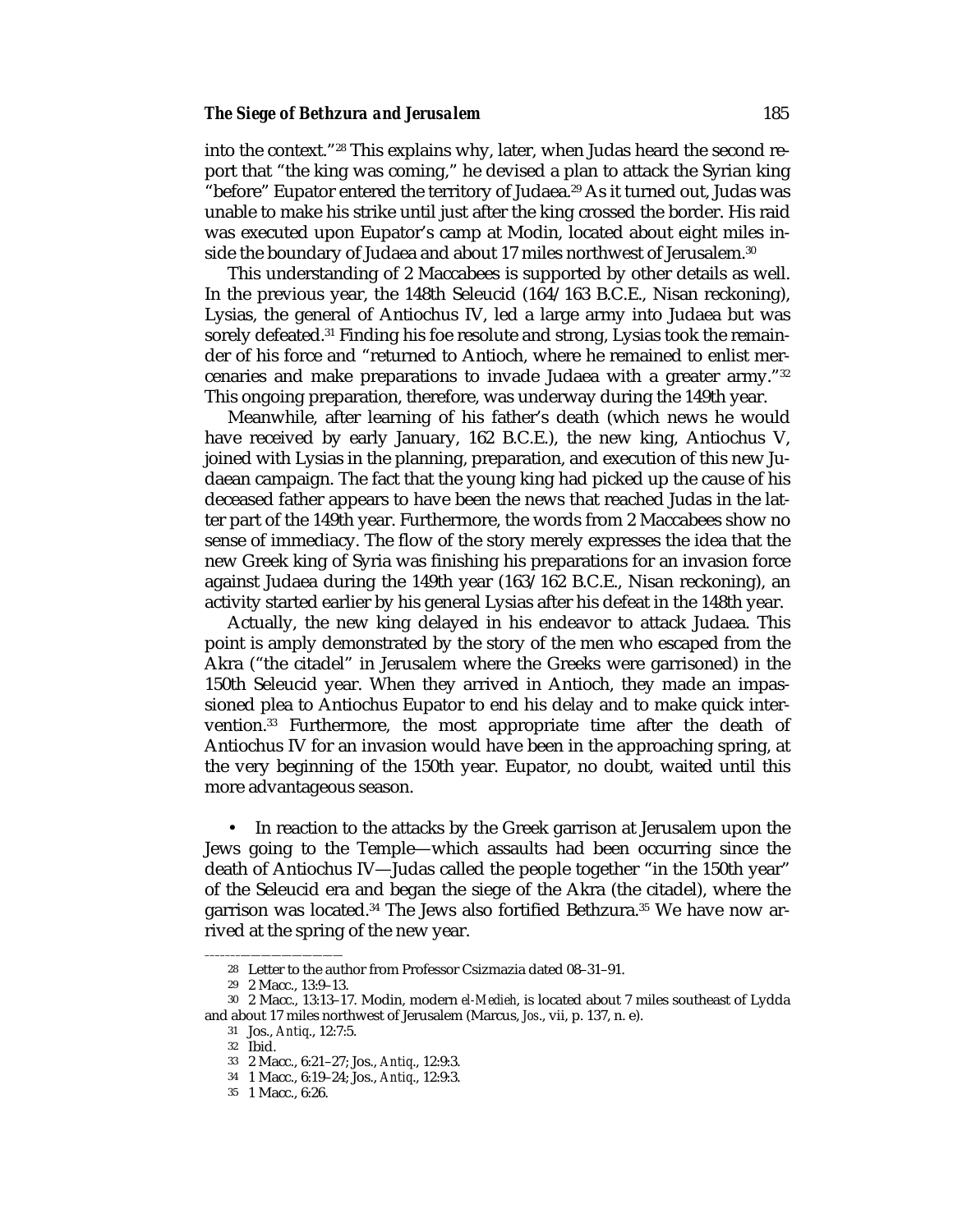• Some of those besieged in the Akra (i.e. during the 150th year) escaped and came to Antiochus to report the events occurring in Judaea.<sup>36</sup>

That Antiochus was in Antioch, Syria when they arrived is confirmed by Josephus when he states that, after these renegades from the Akra met with Antiochus V, the king "set out from Antioch" to invade Judaea; $37$  then later, after making peace with the Jews, the king "returned to Antioch,"38 i.e. returned from whence he came.

• Antiochus Eupator, angered by the report from the Akra, "set out from Antioch" to go against Judaea.<sup>39</sup> We are told, "Now the king was coming with a barbarous and haughty mind to do far worse to the Jews than had been done in his father's time."40 Judas, receiving the report of these things, commanded the multitude to call upon Yahweh.<sup>41</sup> After three days of prayer, Judas left off his attack of the Akra and made a foray against the Syrian army near Modin, located a few miles northwest of Jerusalem.42

• Antiochus Eupator then passed through Judaea and made an attack on the Jewish fortified city of Bethzura, located just northwest of Hebron.<sup>43</sup>

Antiochus and Judas battled near the Jewish camp at Bethzacharias.<sup>44</sup>

This evidence proves that the sources are in harmony. Word of the impending invasion reached Judas during the latter part of the 149th year but the actual march of Antiochus (V) Eupator against Judaea did not start until after the beginning of the 150th Seleucid year. When Judas heard in the second report that Antiochus was now coming, he prepared his people for the imminent conflict with three days of prayer and made plans to attack the enemy before they could enter the territory of Judaea.

# **The Siege during the Sabbath Year**

In the second part of the story of Antiochus V's invasion of Judaea we are confronted with the evidence of which year was a sabbath. We begin by noting that 2 Maccabees, in which the term  $\pi \alpha \rho \alpha \gamma \epsilon \sigma \theta \alpha$  is coupled with the 149th Seleucid year, there is no discussion at all of the sabbath year or its shortages. This connection is only made by chronologists who support systems "B" and "C." The parallel stories found in Chart H continue with the events of the 150th Seleucid year as follows:

——————————

41 2 Macc., 13:10–12.

43 1 Macc., 6:31; Jos., *Antiq.*, 12:9:4, Wars, 1:1:5; 2 Macc., 13:18–21. Bethzura (Bethsura), modern *Khirbet et-Tubeiqah*, is located a few miles northwest of Hebron (Marcus, *Jos*., vii, p. 162f, n. d).

44 1 Macc., 6:32–47; 2 Macc., 13:13–22; Jos., *Antiq.*, 12:9:4. Bethzacharias, modern *Beit Skaria*, is located about 10 miles southwest of Jerusalem and 6 miles northeast of Bethzura (Marcus, *Jos*., vii, p. 191, n. c).

<sup>36</sup> 1 Macc., 6:19–27; Jos., *Antiq.*, 12:9:3.

<sup>37</sup> Jos., *Antiq.,* 12:9:4.

<sup>38</sup> Jos., *Antiq.,* 12:9:7.

<sup>39</sup> Jos., *Antiq.,* 12:9:4.

<sup>40</sup> 2 Macc., 13:9.

<sup>42</sup> Jos., *Antiq.,* 12:9:4; 2 Macc., 13:13–17; 1 Macc., 6:32. Also see above n. 30.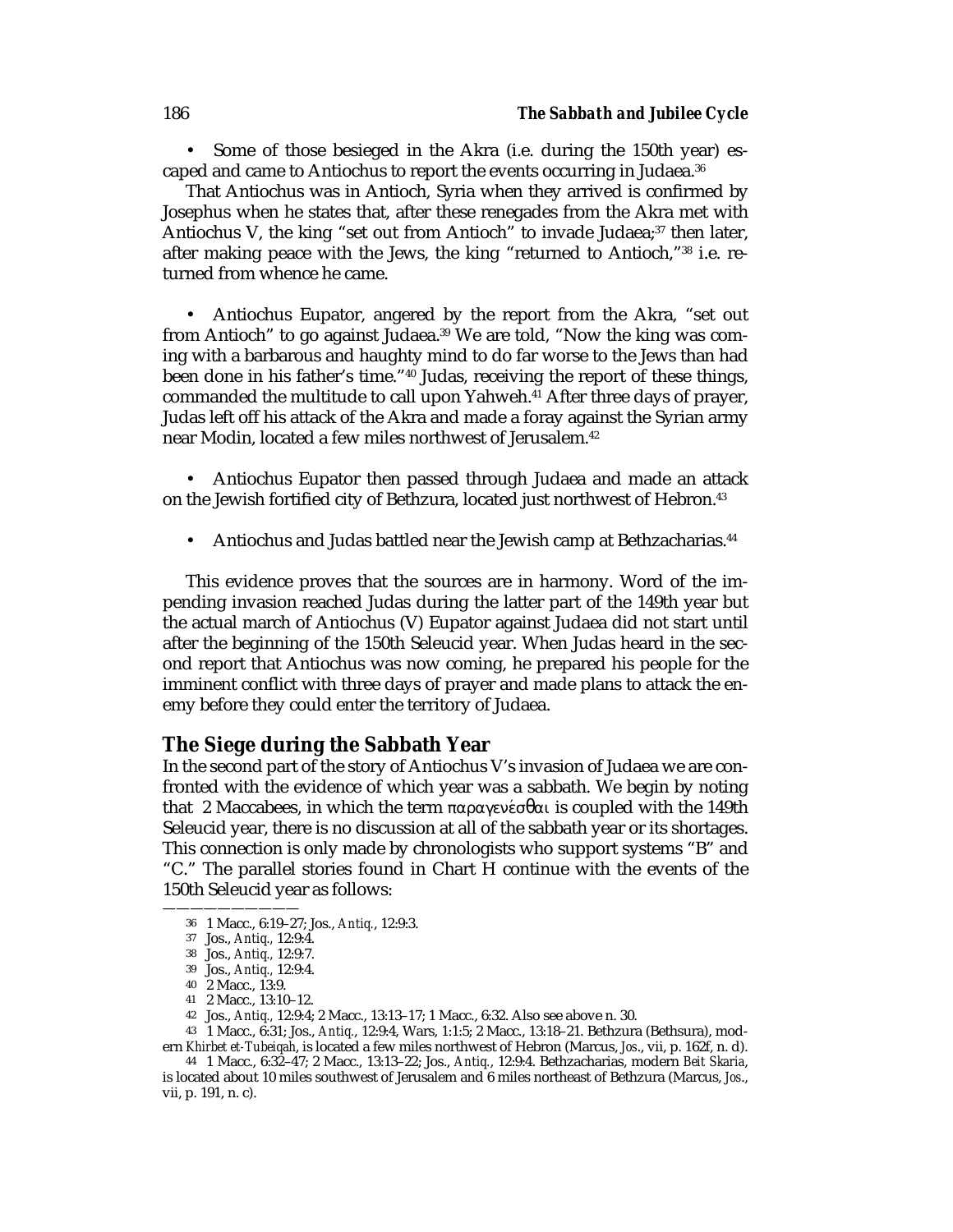### *The Siege of Bethzura and Jerusalem* 187

• Judas retreated to Jerusalem. Antiochus Eupator besieged Bethzura. After a time of siege, he took the city and placed a garrison there. Antiochus V also laid siege to Jerusalem. This year was a sabbath year.45

The book of 1 Maccabees informs us that Antiochus V was able to take Bethzura by making peace with its inhabitants, "for they came out of the city, because they had no victuals there to endure the siege,  $\delta \tau$ ι σάββατον ήν τη γη (BECAUSE IT WAS A SABBATH OF THE LAND)."46 There is no suggestion by these Greek words that the sabbath year had already passed, as Zuckermann and others conjecture by rephrasing the sentence. The Greek clearly states that a sabbath year was presently in the land—it being the 150th Seleucid year, a year that began on the first of Nisan (March/April) in 162 B.C.E.

The Temple and Jerusalem, meanwhile, underwent a longer siege. Here we are told in 1 Maccabees that Antiochus besieged the Temple "many days" and that the Jews held the enemy in "battle a long season."47 Josephus likewise observed, "But the siege of the Temple in Jerusalem kept him (Antiochus V) there a long time, for those within stoutly resisted."48 This evidence shows that we have moved well into the 150th Seleucid year. As a result of this long siege, those at Jerusalem also suffered from the lack of food for the same reasons as the people at Bethzura.

> Yet at the last, their vessels being without victuals—διά το έβδομον έτος ε ίναι (BY REASON OF IT BEING THE SEVENTH YEAR), and they in Judaea, that were delivered from the nations, had eaten up the residue of the store. There were but a few left in the sanctuary, because famine did so prevail against them, that they fain to disperse themselves, every man to his own place. (1 Macc., 6:53f)

> Their supply of food, however, had begun to give out, for the καρπού (stored produce)<sup>49</sup> had been consumed, and THE GROUND HAD NOT BEEN TILLED THAT YEAR, BUT HAD REMAINED UN-SOWN άλλά διά το είναι το έβδομον έτος (BECAUSE IT WAS THE SEVENTH YEAR), DURING WHICH OUR LAW OBLIGES US TO LET IT LIE UNCULTI-VATED. Many of the besieged, therefore, ran away because of the lack of necessities, so that only a few were left in the Temple. (Jos., *Antiq.*, 12:9:5)

<sup>45</sup> 1 Macc., 6:48–54; Jos., *Antiq.*, 12:9:5, *Wars*, 1:1:5; 2 Macc., 13:22.

<sup>–––––––——————————</sup> 46 1 Macc., 6:49.

<sup>47</sup> 1 Macc., 6:51, 52.

<sup>48</sup> Jos., *Antiq.*, 12:9:5.

<sup>&</sup>lt;sup>49</sup> The Greek word καρπού (*karpou*) is sorely mistranslated by Marcus, Jos., vii, p. 195, as "present crop." The word "present" does not appear in the Greek, and the word means, "profits," "fruit," and "produce," by implication stored crops (GEL, p. 401). Whiston's translation is much more appropriate, i.e. "what fruits of the ground they had laid up were spent" (Whiston, *Jos*., p. 263).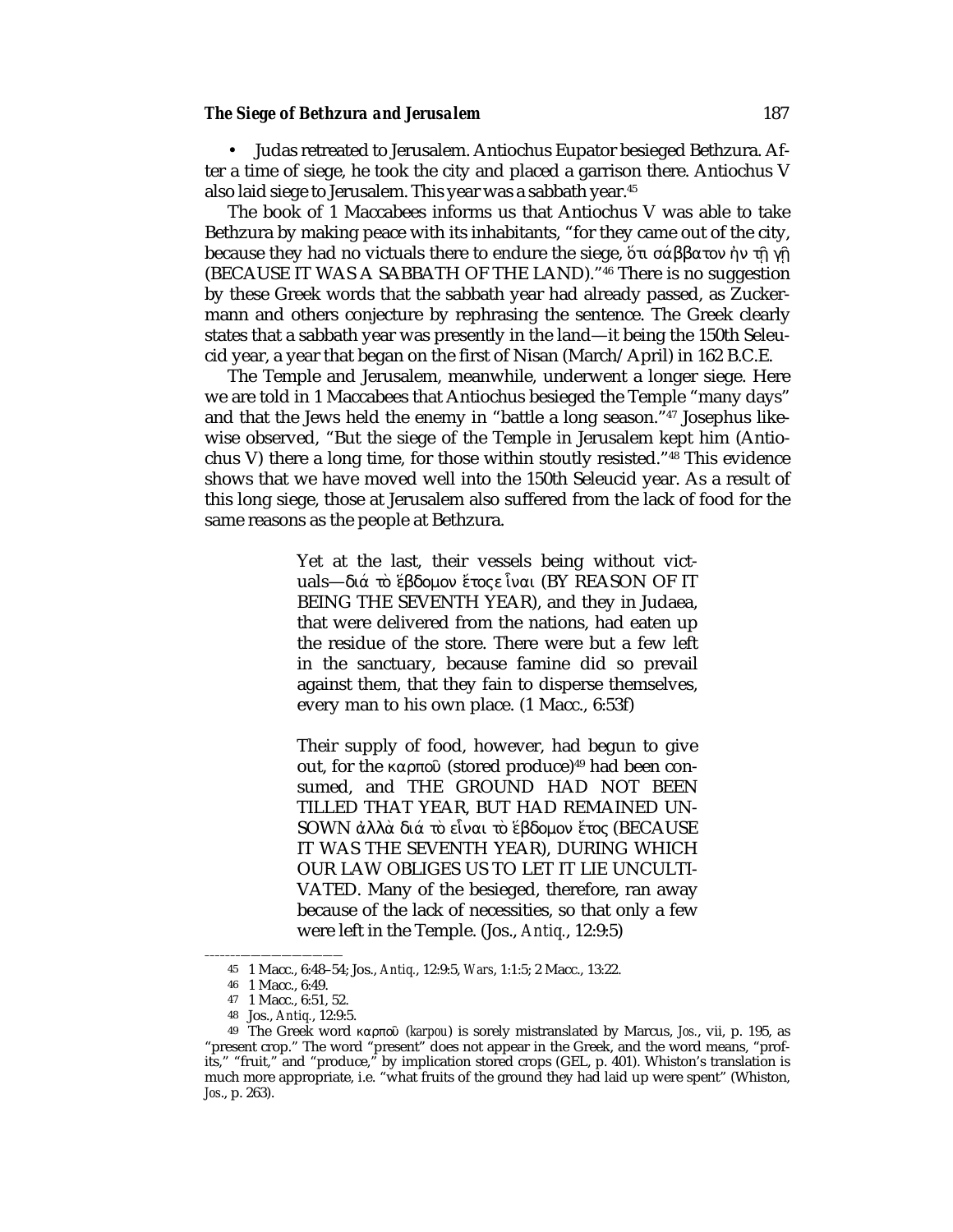This data is unequivocal. The land had not been cultivated in that very year of the siege, the 150th Seleucid year, because it was a year of rest. Therefore, the 150th Seleucid year was THE SEVENTH YEAR, a sabbath year.

• "At that time," i.e. after the many days of siege, word came that Philip—who had been appointed regent by Antiochus, the father of Antiochus Eupator—was coming from Persia and Media seeking to take sole control of the government. This political turn of events forced Antiochus to make peace, allowing the Jews to live after their own laws, as they had done before.<sup>50</sup>

• Peace was made with the Jews. At this point the Hasmonaean family was formally recognized as the ruling entity in Judaea. Antiochus, after staying in Jerusalem only "a few days,"51 then pulled down the city's walls and returned to Antioch, finding that Philip had already seized the government there. During that period Antiochus sent Menelaus to Beroea in Syria and had him executed.<sup>52</sup> He then made war on Philip and killed him.<sup>53</sup>

The peace treaty between the Jews and Antiochus Eupator was made towards the end of the 150th Seleucid year. This point is verified by the Megillath Taanith, as the noted historians Zeitlin and Herzfeld both agree, when it records, "On the 28th thereof (Shebat) Antiochus withdrew from Jerusalem."54 This comment reveals that the siege ended in about February of 161 B.C.E. Therefore, it had lasted about ten months during that sabbath year. The time of year is supported by Josephus, who gives the cursory statement in his book on *Jewish Wars* that Antiochus V withdrew his army from Jerusalem "to winter quarters in Syria."55

• Our texts now bring us to the 151st Seleucid year, with the escape of Demetrius from Rome and his landing at Tripolis, Syria. Josephus importantly observes that this event took place "about the same time" that Antiochus had battled with and killed Philip.<sup>56</sup>

This evidence further verifies that the Jewish Seleucid year began in the spring. Antiochus V left Judaea with his fully equipped army near the end of the month of Shebat (Jan./Feb.), joined in battle with and killed Philip, and then placed his own troops in winter quarters. "About the same time," described as the 151st Seleucid year, Demetrius escaped from Rome and came

–––––––——————————

<sup>50</sup> 1 Macc., 6:56–59; 2 Macc., 13:23; Jos., *Antiq.*, 12:9:6.

<sup>51</sup> Jos., *Wars*, 1:1:5.

<sup>52</sup> The story of Menelaus, how he was brought to Antiochus V at Berea (Beroea in Syria) and slain, which is found at this point in 2 Macc., 13:4–8, is a digression. As Josephus shows, this event actually took place after the siege of Jerusalem was over (Jos., *Antiq.*, 12:9:7). The digression of 2 Macc., 13:4–8, therefore, has been placed in its proper time frame on Chart H, p. 202.

<sup>53</sup> 1 Macc., 6:60–63; 2 Macc., 13:3–8, 23–26; Jos., *Antiq.*, 12:9:7. 2 Macc*.,* 13:9–12.

<sup>54</sup> Meg. Taan., 11; MTS, pp. 67, 80f; JQR, 10, pp. 252f.

<sup>55</sup> Jos., *Wars*, 1:1:5.

<sup>56</sup> 1 Macc., 7:1–7; 2 Macc., 14:1–6; Jos., *Antiq.*, 12:10:1. The statement in Josephus that the arrival of Demetrius from Rome occurred "about the same time" as the defeat of Philip by Antiochus V further supports the date of Shebat 28 for the peace treaty between Antiochus V and the Jews. There remained only about 32 days from that treaty until the first of Nisan in the 151st Seleucid year. By the time that Antiochus V had concluded peace with the Jews, tore down the walls at Jerusalem, marched to Syria, and prepared for and did battle with Philip, it was well beyond the first of the year.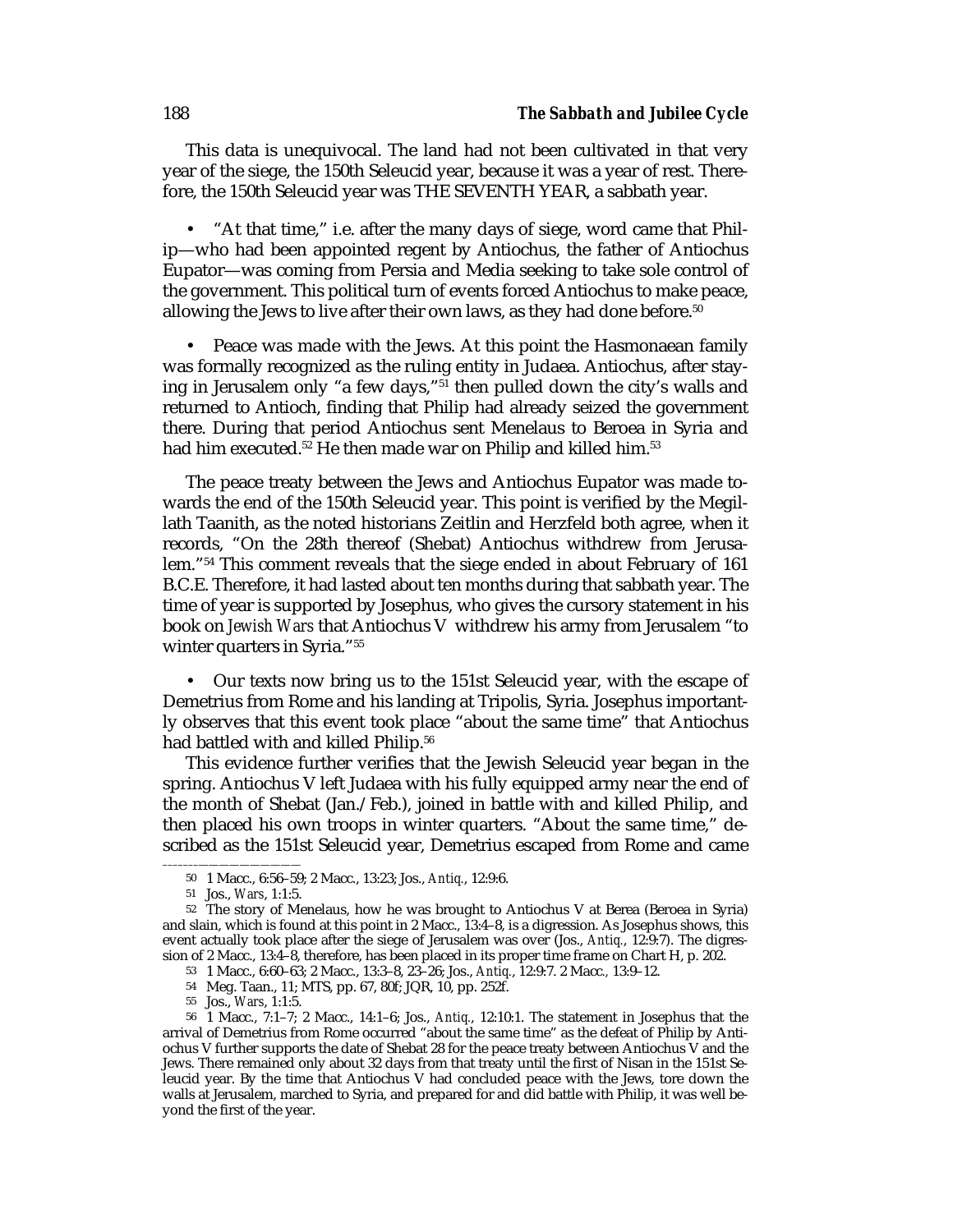## **The Siege of Bethzura and Jerusalem** 189

to Tripolis. Since it is clear that Antiochus Eupator would have attacked Philip almost immediately (i.e. by March), this being the last month of winter, "about the same time" can only refer to the month of Nisan (March/April) as the beginning of the 151st year. Eight or more months later, to accomodate a Tishri (Sept./Oct.) beginning, would be far too great a time for this expression to be relevant. The beginning of the 151st year, therefore, ends the previous 150th year, which was counted as a sabbath year.

# **Conclusion**

A line by line analysis proves that 1 and 2 Maccabees and the book of *Antiquities* by Josephus are in perfect harmony. When 2 Maccabees, 13:1–2, takes notice of the fact that Judas was told during the 149th year "that Antiochus Eupator παραγενέσθαι with a great multitude against Judaea," the statement must be understood within the context that, upon the death of Antiochus IV (Epiphanes) in December, 163 B.C.E., his son Antiochus V (Eupator) had taken charge of the army's preparations for the impending war against Judaea. This undertaking had been in progress ever since the defeat of Lysias in the 148th year (164/165 B.C.E., Nisan reckoning). It was the news of this renewed effort by the new king, Antiochus V, that reached the ears of Judas and his men during the latter part of the 149th year (163/162 B.C.E.).

When the Jews laid siege to the Greek garrison in Jerusalem during the early part of the 150th year (spring of 162 B.C.E.), it was as a result of Greek harassment of the Jews, which had continued since the death of Eupator's father in the latter part of the 149th year (Dec. of 163 B.C.E.). It is also important to notice that the Jewish siege of this garrison occurred in the 150th year, at the same time that the Jews "fortified Bethzura."57 The Jews fortified Bethzura in response to the first report received by Judas that Eupator "was about to come" against Judaea. Indeed, after hearing of the fortification of Bethzura, Antiochus V made this city the target of his attack.<sup>58</sup>

Further, when these initial events of the 150th year took place, Antiochus V was still in Antioch, Syria—as demonstrated by the story of the men who fled from the besieged Greek garrison at Jerusalem in the 150th year to come to Antioch to see the king, report their troubles in Judaea, and to urge his intervention. These details prove that Antiochus V did not strike at Judaea until sometime after the beginning of the 150th year.

At no time do any of our sources conflict. The claim that 1 Maccabees places the march and siege within the 150th year while 2 Maccabees dates it to the 149th is groundless. Judas only heard the news that Eupator "was about to come" against Judaea during the 149th Seleucid year. Not until later did Judas receive the second report that the march was actually underway. At word of this second report, Judas made plans to meet his foe "before" the enemy could enter Judaea.

The second major issue, which has caused a great deal of confusion, is the belief that the 150th Seleucid year conflicts with any possible sabbath cycle and, as a result, our ancient sources must be reworked to make them agree

——————————

<sup>57</sup> 1 Macc., 6:19–27; Jos., *Antiq.*, 12:9:3.

<sup>58</sup> 1 Macc., 6:21–27; cf. 1 Macc., 6:28–31; Jos., *Antiq.*, 12:9:3–4.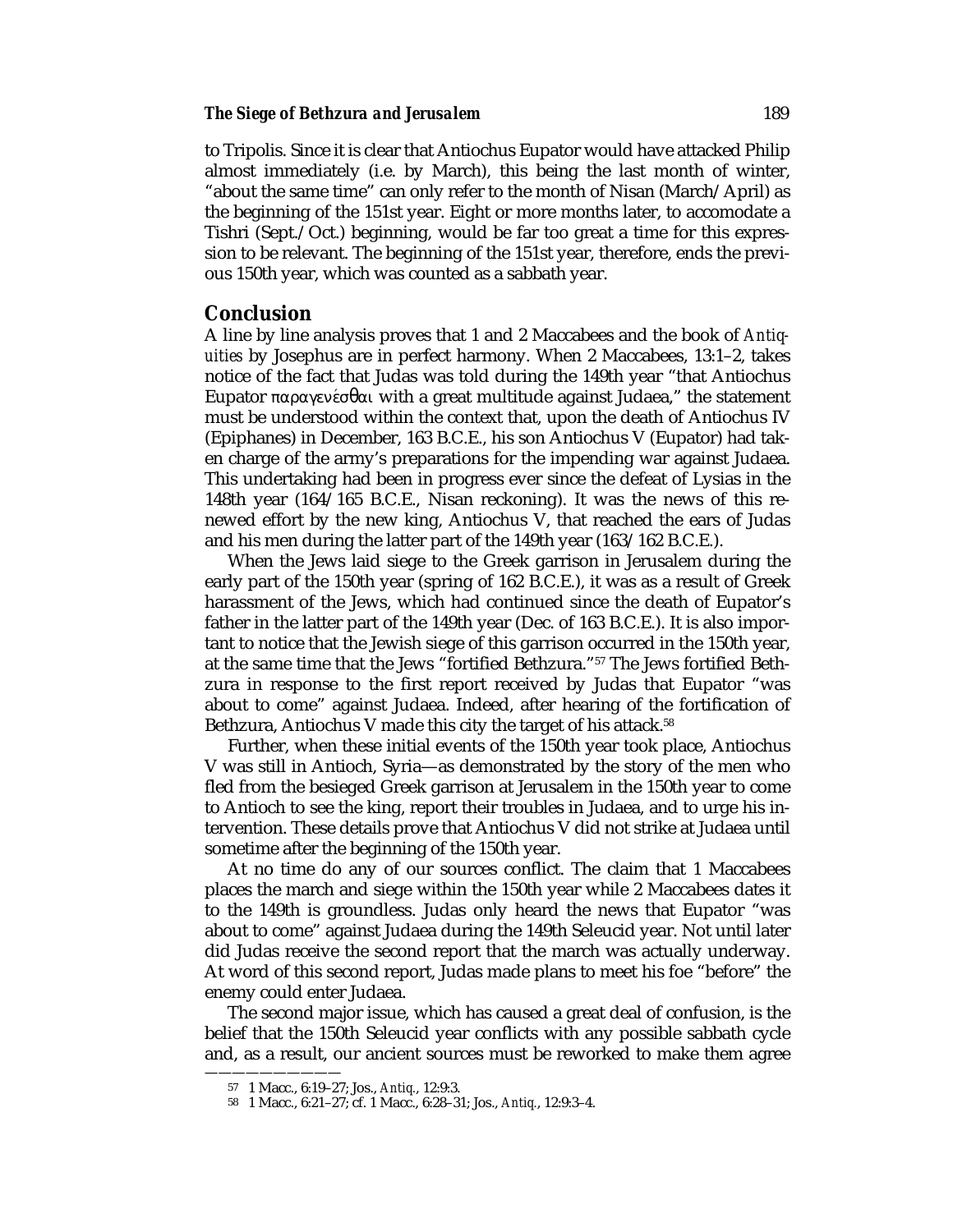with a cycle prejudged as correct. This hypothesis is the underlying force compelling chronologists to find alternative interpretations for the words of Josephus and the Maccabean books, and for their redating the sabbath year of the 150th Seleucid—the year when Antiochus left Syria and came against Jerusalem—to the 149th Seleucid year.

There is no legitimate reason or justification for this assault on the original words of these Greek texts. To begin with, 2 Maccabees never describes the 149th Seleucid year as a sabbath year. Furthermore, the 150th Seleucid year exactly fits the sabbath cycle established by the fifteenth year of Hezekiah and the eighth year of Arta-xerxes (see Chart B). Next, the Greek words used are clear and concise. They positively state that the 150th year was the seventh year of the cycle, a sabbath for the land, and a time when the fields remained uncultivated. But the Greek words only make sense if we allow the Maccabean books and Josephus to use a Nisan beginning for their year system as well as for the sabbath years. Once we permit these source materials to use the very year system they themselves proclaim, all inconsistencies disappear.

What then of system "D"? System "D" is possible only if we alter the Seleucid year system used by our sources so as to begin it with Nisan of the Julian year 312 B.C.E. But this scheme fails on two counts.

First, there is no evidence at all that any ancient nation using the Seleucid calendar, especially Judaea, ever counted their Seleucid year in this fashion. In fact, the Jews themselves pronounced that the 381st Seleucid year occurred with the year that the second Temple was destroyed (i.e. in Ab [July/ Aug.] of 70/71 C.E., Nisan reckoning).<sup>59</sup> This and other details, as we have already demonstrated in our last chapter, prove that the Jews of this period counted the Seleucid era from 311/310 B.C.E., Nisan reckoning.<sup>60</sup>

Second, for this method to work the invasion of Judah by King Sennacherib and the sabbath year which occurred in the fifteenth year of Hezekiah would have to be pushed back one year, i.e. to 702/701 B.C.E. As we have already demonstrated in Chapters III and IV, such is impossible. One would have to conclude that the Israelites formally changed their sabbath year cycle sometime between the reign of King Hezekiah and that of the high priest Judah Maccabee (Judas Maccabaeus), in whose time Antiochus Eupator laid siege to Jerusalem— an illogical proposal that can only be considered by cynics.

Finally, the data that shall be offered in the remainder of our work will further prove that the system "A" cycle is accurate and, as a result, the 150th Seleucid year in Judaea, being equivalent to 162/161 B.C.E., Nisan reckoning, was a sabbath year.

<sup>——————————</sup> 59 TSCJ, p. 48; HBC, p. 124.

<sup>60</sup> See above Chap. XII, pp. 177f.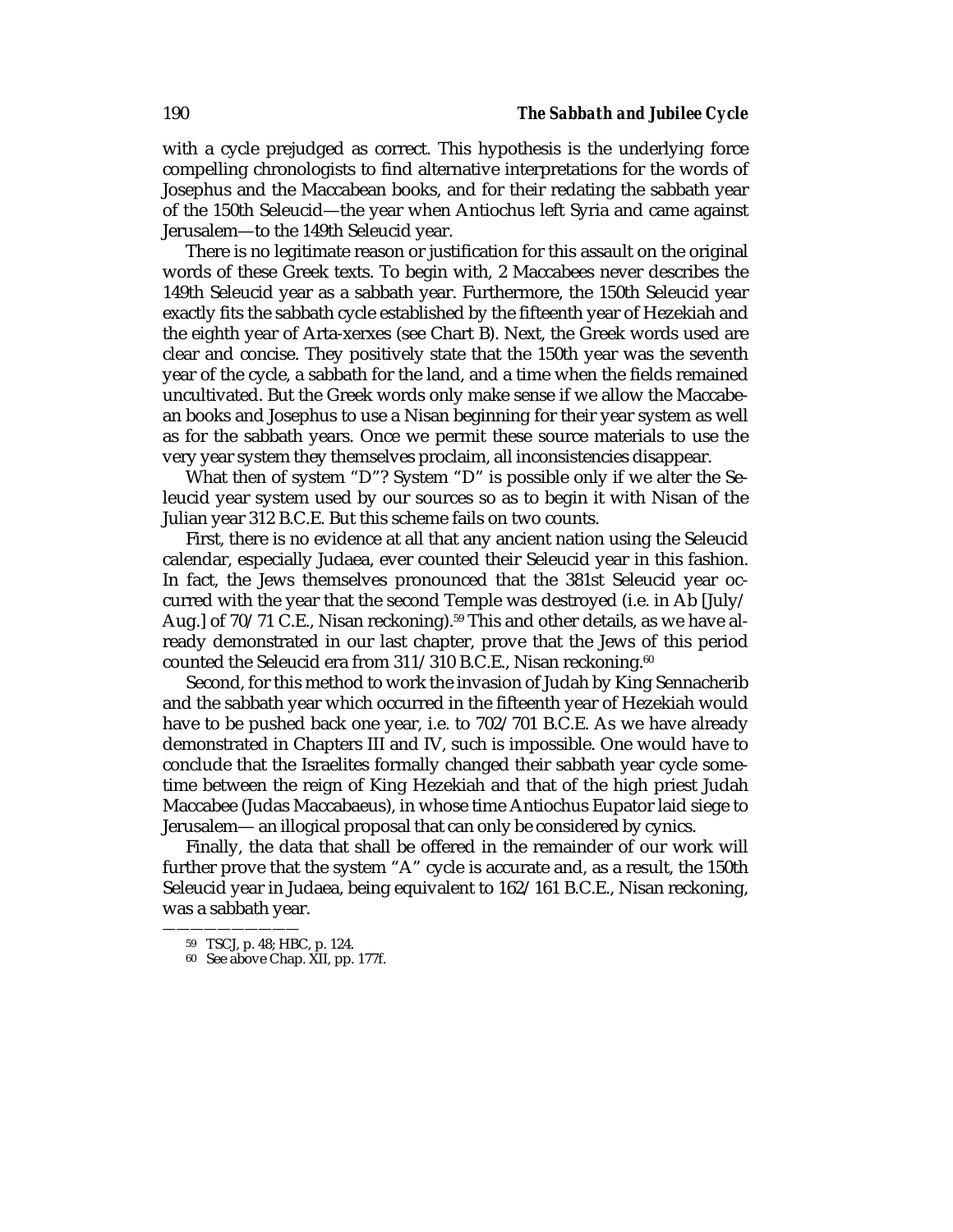# **CHART H**

# **149–150 Seleucid: Parallel Accounts**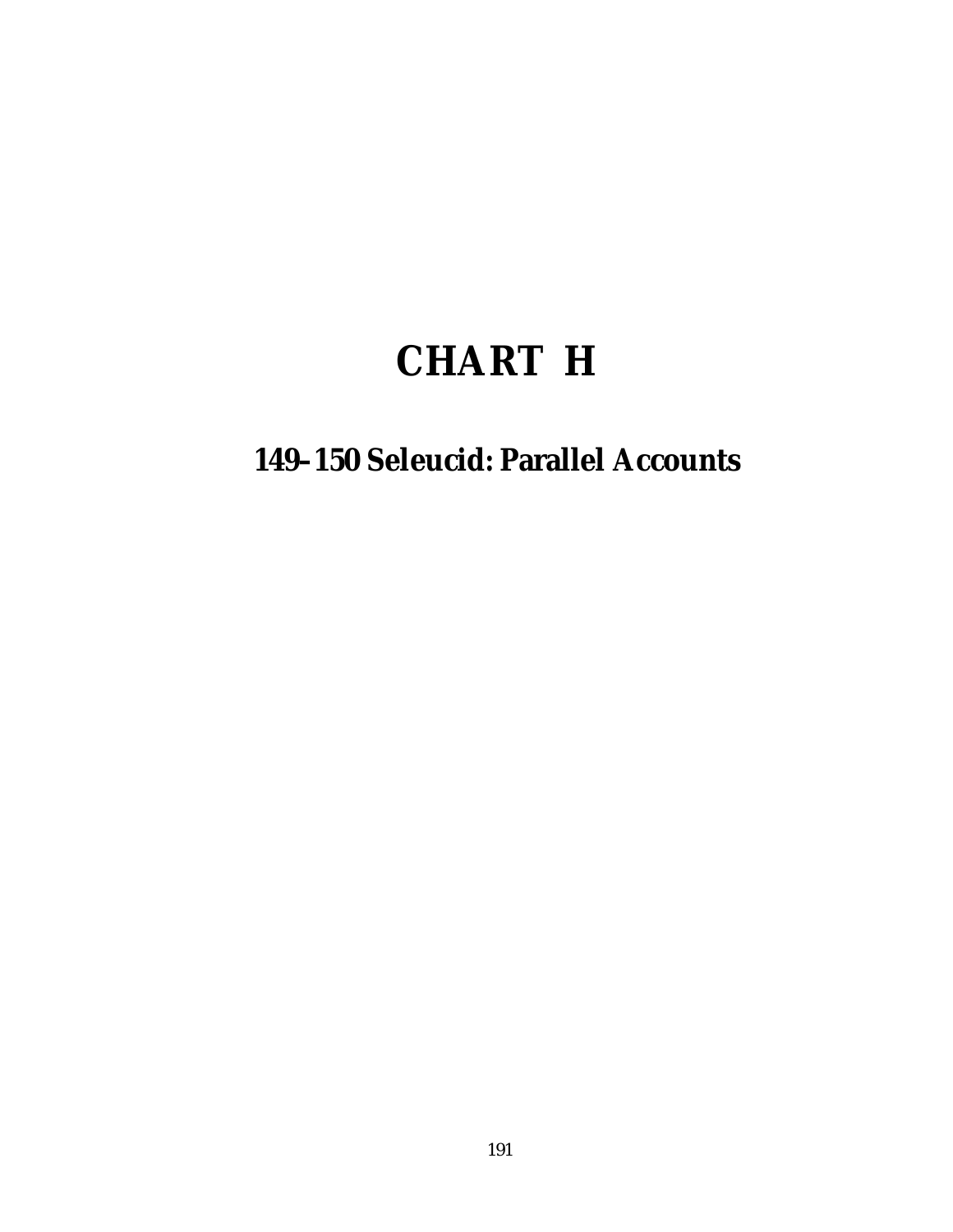**12:32–35**

### **1 Maccabees 2 Maccabees Jewish Antiquities**

#### **149 Seleucid 5:65**

65AFTERWARDS went Judas forth with his brethren and fought against the children of Esau in the land toward the south, where he smote Hebron, and the towns thereof, and pulled down the fortress of it, and burned the towers thereof round about.

32AND AFTER THE (FEAST) CALLED PENTE-COST, they went forth against Gorgias the governor of Idumaea, 33who came out with three thousand men of foot and four hundred horsemen. 34And it happened that in their fighting together a few of the Jews were slain. <sup>35</sup>At which time Dositheus, one of Bacenor's company, who was on horseback, and a strong man, was still upon Gorgias, and taking hold of his coat drew him by force; and when he would have taken that cursed man alive, a horseman of Thracia coming upon him smote off his shoulder, so that Gorgias fled unto Marisa.

#### **12:36–38**

36Now when they that were with Gorgias had fought long, and were weary, Judas called upon the sovereign (Yahweh), that he would shew himself to be their helper and leader of the battle. 37And with that he began in his own language, and sung psalms with a loud voice, and rushing unawares upon Gorgias' men, he put them to flight. 38So Judas gathered his host, and came into the city of Odollam. And when the seventh day came, they purified themselves, as the custom was, and kept the sabbath in the same place.

#### **12:39–45**

39And upon the day following, as the use had been, Judas and his company came to take up the bodies of them that were slain, and to bury them with their kinsmen in their fathers' graves. 40Now under the coats of every one that was slain they found things consecrated to the idols to the Jamnites, which is forbidden the Jews by the law. Then every man saw that this was the cause wherefore they

### **149 Seleucid 12:8:6b**

(6b) MEANWHILE Judas and his brothers were warring on the Idumaeans without ceasing, and pressed them closely on all sides; and after taking the city of Hebron, they destroyed all its fortifications and burned its towers;

# **149 Seleucid**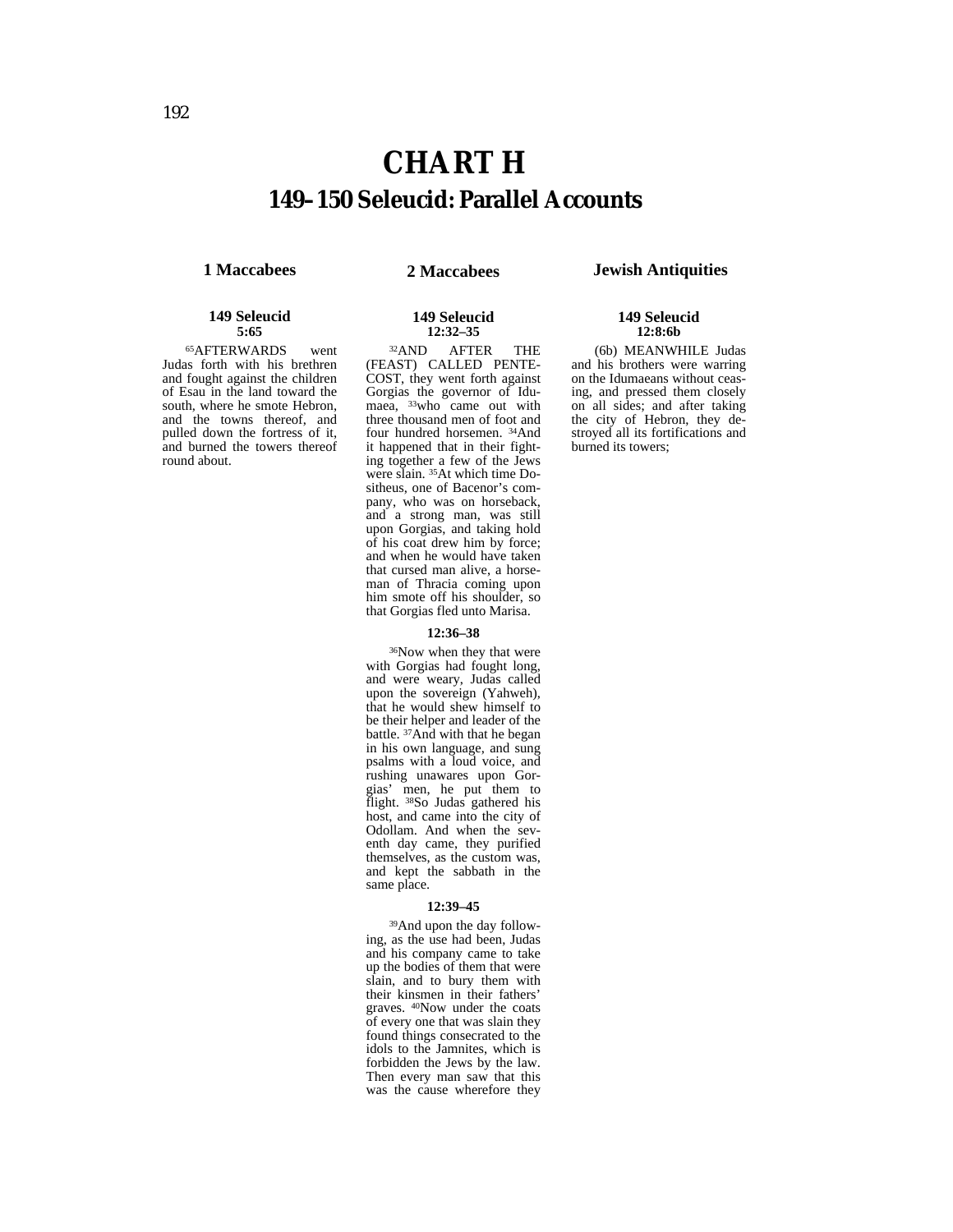# *CHART H* 193

were slain. 41All men therefore praising the sovereign (Yahweh), the righteous Judge, who had opened the things that were hid, <sup>42</sup>betook themselves unto prayer, and besought him that the sin committed might wholly be put out of remembrance. Besides, that noble Judas exhorted the people to keep themselves from sin, forsomuch as they saw before their eyes the things that came to pass for the sins of those that were slain.<br><sup>43</sup>And when he had made a

gathering throughout the company to the sum of two thousand drachmas of silver, he sent it to Jerusalem to offer a sin offering, doing therein very well and honestly, in that he was mindful of the resurrection: 44for if he had not hoped that they that were slain should have risen again, it had been superfluous and vain to pray for the dead. 45And also in that he perceived that there was great favour laid up for those that died piously, it was a holy and good thought. Whereupon he made a reconciliation for the dead, that they might be delivered from sin. **12:8:6c**

#### **5:66**

66From there he removed to go into the land of the Philistines, and passed through Sa-Mar(s)eia.

(6c) and they ravaged the foreign territory, including the city of Marisa,

### **5:67**

67AT THAT TIME certain priests, desirous to shew their valor, were slain in battle, for that they went out to fight unadvisedly.

#### **5:68**

68So Judas turned to Azotus in the land of the Philistines, and when he had pulled down their altars, and burned their carved images with fire, and spoiled their cities, he re-

### **12:8:6c**

(6d) and coming to Azotus, they took this city and sacked it. Then they returned to Judaea, carrying much spoil and booty.

### **1 Maccabees 2 Maccabees Jewish Antiquities**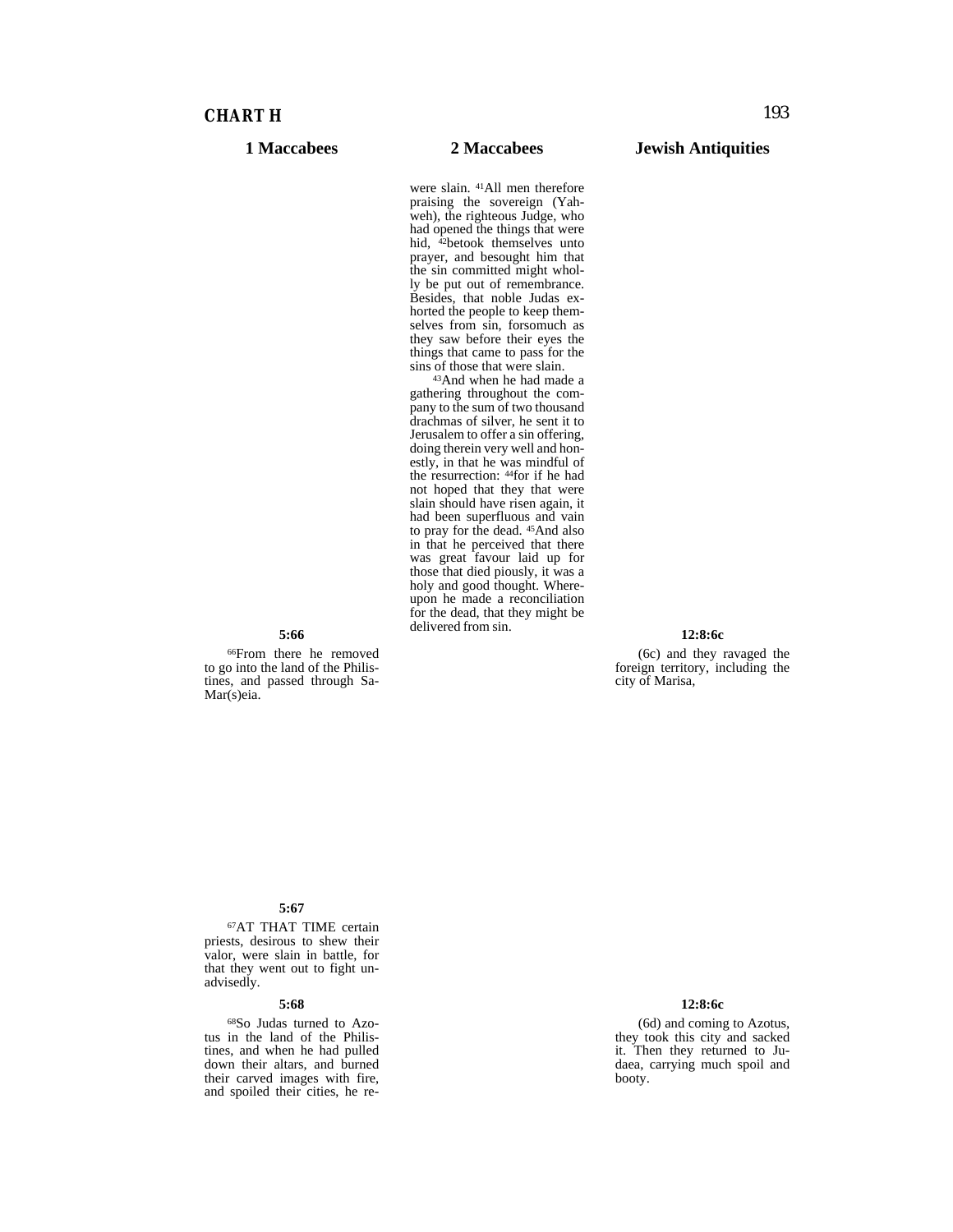turned into the land of Judaea.

### **6:1–4**

1ABOUT THAT TIME King Antiochus travelling through the high countries heard say, that Elymais in the country of Persia was a city greatly renowned for riches, silver, and gold; 2and that there was in it a very rich temple, wherein were coverings of gold, and breastplates, and shields, which Alexander, *son* of Philip, the Macedonian king, who reigned first among the Grecians, had left there: 3wherefore he came and sought to take the city, and to spoil it; but he was not able, because they of the city, having had warning thereof, <sup>4</sup>rose up against him in battle: so he fled, and departed from there with great heaviness, and returned to Babylon.

#### **6:5–7**

5Moreover there came one who brought him tidings into Persia, that the armies, which went against the land of Judaea, were put to flight: 6and that Lysias, who went forth first with a great power, was driven away of the Jews; and that they were made strong by the armor, and power, and store of spoils, which they had gotten of the armies, whom they had destroyed: <sup>7</sup>also that they had pulled down the abomination, which he had set up upon the altar in Jerusalem, and that they had compassed about the sanctuary with high walls, as before, and his city Bethzura.

#### **6:8–13**

8Now when the king heard these words, he was astonished and sore moved: whereupon he laid him down upon his bed, and fell sick for grief, because it had not befallen him as he looked for. 9AND THERE HE CONTINUED MANY DAYS: for his grief was ever more and more, and he made account that he should die. 10Wherefore he called for all his friends, and said unto them, The sleep is gone from my eyes, and my heart fails from anxieties. 11And I thought with myself, Into what tribulation have I

## **1 Maccabees 2 Maccabees Jewish Antiquities**

#### **12:9:1a**

(1a) ABOUT THE SAME TIME King Antiochus, as he was entering the upper country, heard of a city in Persia of surpassing wealth, named Elymais, and that there was in it a rich temple of Artemis, which was full of all kinds of dedicatory offerings, as well as of arms and breastplates which he learned had been left behind by Alexander, the son of Philip, king of Macedon. And so, being excited by these reports, he set out for Elymais, and assaulted it and began a siege. As those within the city, however, were not dismayed either by his attack or by the siege, but stoutly held out against him, his hopes were dashed; for they drove him off from the city, and went out against him in pursuit, so that he had to come to Babylon as a fugitive, and lost many of his army.

#### **12:9:1b**

(1b) And as he was grieving over this failure, some men brought him news also of the defeat of the generals whom he had left to make war on the Jews, and of the strength which the Jews now had.

#### **12:9:1c**

(1c) And so, with the anxiety over these events added to his former anxiety, he was overwhelmed, and in his despondency fell ill; and as his illness lingered on, and his sufferings increased, he perceived that he was about to die; he therefore called together his friends and told them that his illness was severe, and confessed that he was suffering these afflictions because he had harmed the Jewish nation by despoiling their Temple and treating the deity with contempt; and with these words he expired. Accordingly, I am surprised that Polybius of Meg-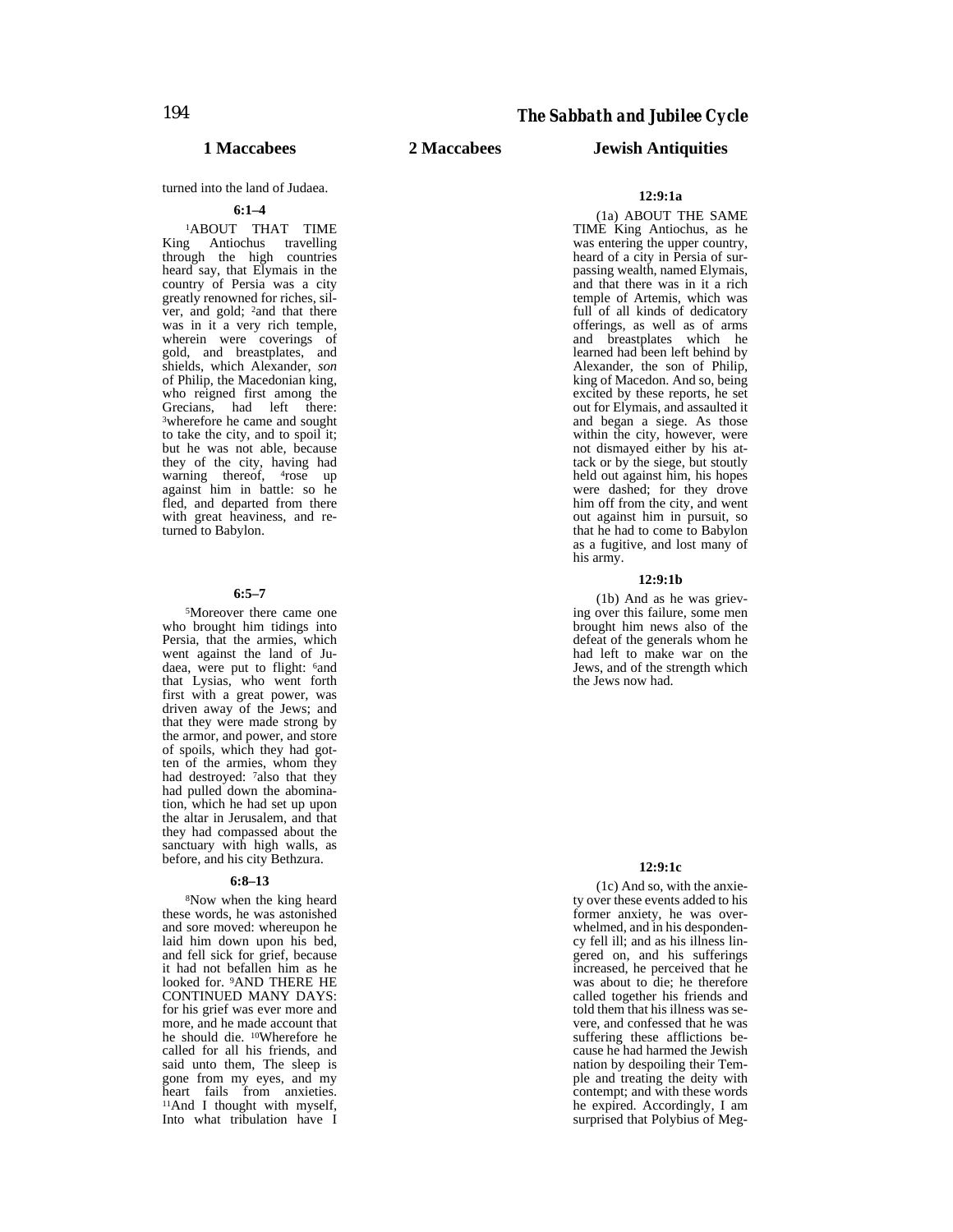come, and how great a flood *of misery* is it wherein now I am! for I was bountiful and beloved in my power. 12But now I remember the evils that I did at Jerusalem, and that I took all the vessels of gold and silver that were therein, and sent to destroy the inhabitants of Judaea without a cause. <sup>13</sup>I perceive therefore that for this cause these troubles are come upon me, and, behold, I perish through great grief in a strange land.

#### **6:14–15**

14Then he called for Philip, one of his friends, whom he made ruler over all his realm. 15And he gave him the crown, and his robe, and his signet, to the end he should bring up his son Antiochus, and nourish him up for the kingdom.

#### **6:16**

16SO KING ANTIOCHUS DIED THERE IN THE HUN-DRED FORTY AND NINTH YEAR

#### **6:17**

17Now when Lysias knew that the king was dead, he set up Antiochus his son, whom he had brought up being young, to reign in his stead, and his name he called Eupator.

#### **6:18**

18ABOUT THIS TIME they that were in the tower shut up the Israelites round about the sanctuary, and sought always their hurt, and the strengthening of the heathen.

—————————————

#### **Seleucid King-list**

[Year 149], month Kislimu: It was heard that K[ing] Antiochus [died].

#### **Jos.,** *Wars***, 1:1:4b**

(4b) The city (Jerusalem) was just recovering its sacred character when Antiochus died, leaving his son Antiochus heir, alike to his kingdom, and to his detestation of the Jews.

# **13:1–3**

**IN THE HUNDRED FOR-**TY AND NINTH YEAR Judas and his colleagues received the news that Antiochus Eupator παραγενσθαι (WAS ABOUT TO COME)\* with a great multitude against Judaea, 2and with him Lysias his protector, and

### **1 Maccabees 2 Maccabees Jewish Antiquities**

alopolis, who is an honest man, says that Antiochus died because he wished to despoil the temple of Artemis in Persia; for merely to wish a thing without actually doing it is not deserving of punishment. But although Polybius may think that more probable that the king died because of sacrilegiously despoiling the Temple in Jerusalem. Concerning this matter, however, I shall not dispute with those who believe that the cause given by the Megalopolitan is nearer the truth than that given by us.

### **12:9:2a**

(2a) NOW BEFORE HE DIED, Antiochus summoned Philip, one of his companions, and appointed him regent of his kingdom, and giving him his diadem and robe and seal-ring, ordered him to take these and give them to his son Antiochus; and he requested Philip to look after his son's education and to guard the kingdom for him.

#### **12:9:2b**

(2b) AND ANTIOCHUS DIED IN THE HUNDRED AND FORTY-NINTH YEAR.

#### **12:9:2c**

(2c) Then Lysias, after informing the people of his death, appointed his son Antiochus king—for he had charge of him—and called him Eupator.

#### **12:9:3a**

(3a) AT THIS TIME the garrison in the Akra of Jerusalem and the Jewish renegades did much harm to the Jews; for when they went up to the Temple with the intention of sacrificing, the garrison would sally out and kill them—for the Akra commanded the Temple.

#### **Jos.,** *Wars***, 1:1:5a**

(5a) The latter (Antiochus V), accordingly, having collected 50,000 infantry, some 5000 horse and 80 elephants,

\* For the explanation of this translation see above Chap. XIII, pp. 183–185.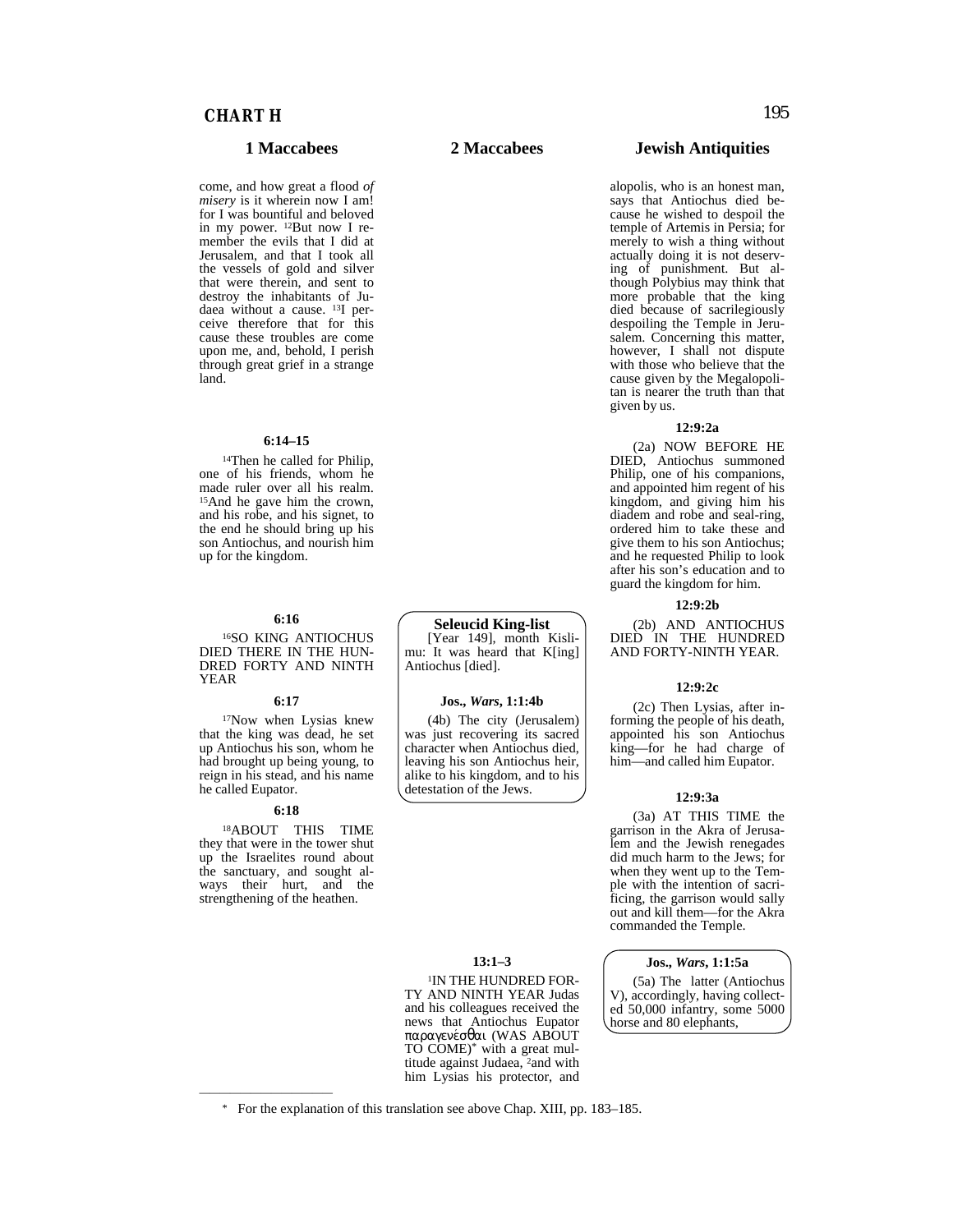ruler of his affairs, having both of them a Grecian power of footmen, an hundred and ten thousand, and horsemen five thousand and three hundred, and twenty-two elephants, and three hundred chariots armed

<sup>3</sup>Menelaus also joined himself with them, and with great dissimulation encouraged Antiochus, not for the safeguard of the country, but because he thought to have been made governor.

### **150 Seleucid 150 Seleucid**

# **12:9:3b**

(3b) And so, as a result of these experiences, Judas determined to drive out the garrison, and gathering together all the people, he stoutly besieged those in the Akra*.* THIS WAS IN THE HUNDRED AND FIF-TIETH YEAR OF THE SE-LEUCID REIGN. Accordingly, he constructed siege-engines, and erected earthworks, and assiduously applied himself to the capture of the Akra.

#### **12:9:3c**

(3c) But many of the renegades within the Akra went out by night into the country, and having gathered together some of the irreligious men like themselves, came to King Antiochus and said that they did not deserve to be left to suffer these hardships at the hands of their countrymen, especially as they were enduring them for the sake of his father, for they had broken with their ancestral religion and had adopted that which he had commanded them to follow; and now, they continued, the citadel was in danger of being taken by Judas and his men, as well as the garrison stationed there by the king, unless some assistance were sent by him.

#### **12:9:3d**

(3d) When the young Antiochus heard this, he became angry, and sending for his officers and friends, ordered them to collect mercenaries and those

#### **150 Seleucid 6:19–24**

19Wherefore Judas, purposing to destroy them (in the tower), allied all the people together to besiege them. 20So they came together, AND BE-SIEGED THEM IN THE HUNDRED AND FIFTIETH YEAR, and he made mounts for shot against them, and *other* engines.

#### **6:25–27**

21Howbeit certain of them that were besieged got forth, unto whom some unpious men of Israel joined themselves:  $22$ and they went unto the king, and said, How long will it be before you execute judgment, and avenge our brethren? 23We have been willing to serve your father, and to do as he would have us, and to obey his commandments; 24for which cause they of our nation besiege the tower, and are alienated from us: moreover as many of us as they could light on they slew, and spoiled our inheritance. <sup>25</sup>Neither have they stretched out their hand against us only, but also against all their borders. 26And behold, this day are they besieging the tower at Jerusalem, to take it: the sanctuary also AND BETH-ZURA HAVE THEY FORTI-FIED. 27Wherefore if you do not prevent them quickly, they will do greater things than these, neither shall you be able to rule them.

#### **6:28–30**

28Now when the king heard this, he was angry, and gathered together all his friends, and the

### **1 Maccabees 2 Maccabees Jewish Antiquities**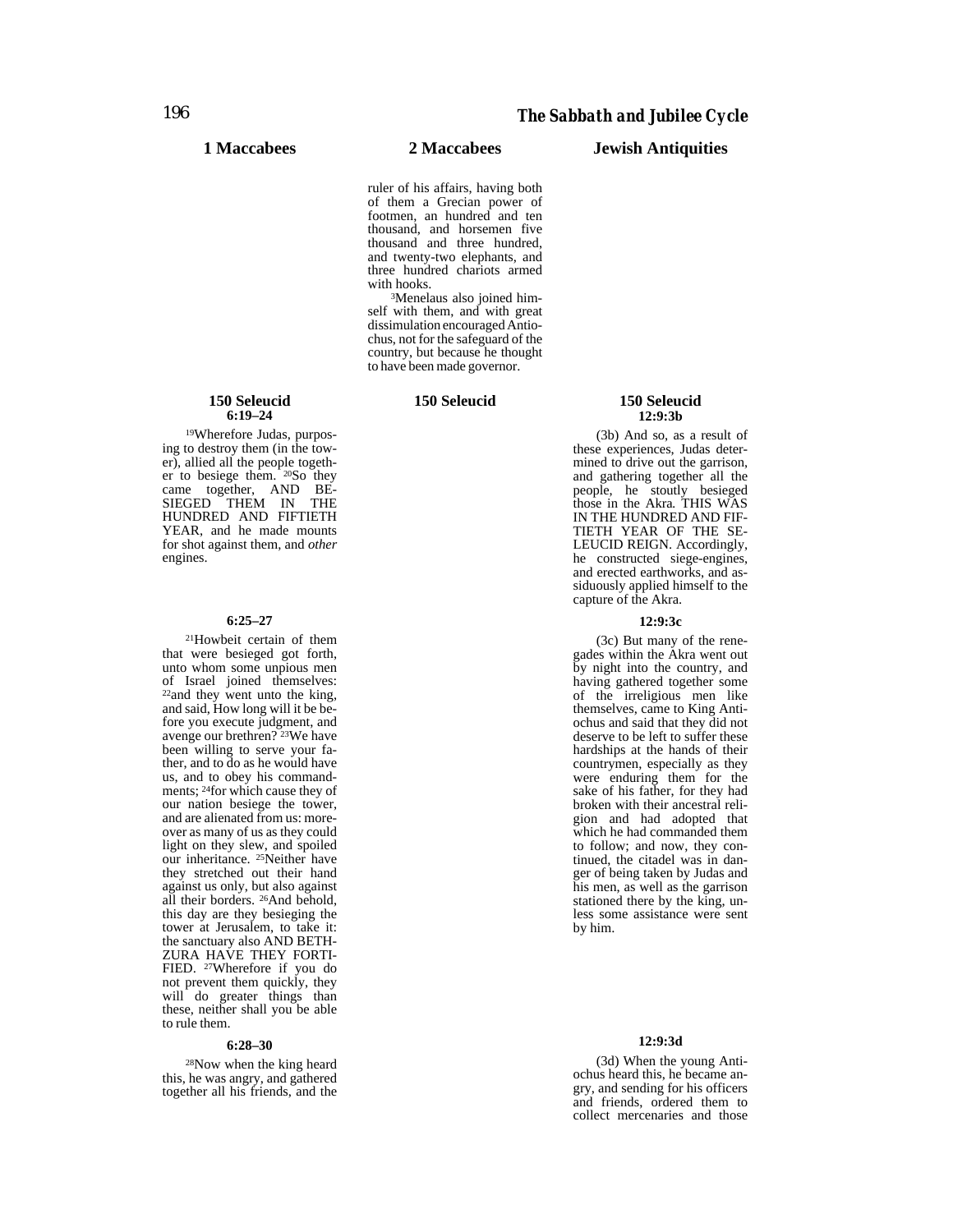captains of his army, and those that had charge of the horse. 29There came also unto him from other kingdoms, and from isles of the sea, bands of hired soldiers. <sup>30</sup>So that the number of his army was an hundred thousand footmen, and twenty thousand horsemen, and thirty-two elephants exercised in battle

**6:32a**

32aUPON THIS Judas removed from the tower,

## **1 Maccabees 2 Maccabees Jewish Antiquities**

in his kingdom who were of military age. And so an army was collected, which consisted of about a hundred thousand foot-soldiers and twenty thousand horsemen and thirty-two elephants.

### **12:9:4a**

(4a) THEREUPON he took this force and SET OUT FROM ANTIOCH, with Lysias, who was in command of the entire army,

**13:9**

9NOW THE KING WAS COMING with a barbarous and haughty mind to do far worse to the Jews than had been done in his father's time.

#### **13:10–12**

<sup>10</sup> WHEN JUDAS WAS<br>ORMED OF THESE INFORMED OF THINGS, he commanded the multitude to call upon the sovereign (Yahweh) night and day, that if ever at any other time, he would now also help them, being at the point to be put from their law, from their country, and from the holy Temple: 11and that he would not suffer the people, that had even now been but a little refreshed, to be in subjection to the blasphemous nations.<br><sup>12</sup>So when they had all

done this together, and besought the merciful sovereign (Yahweh) with weeping and fasting, and lying flat upon the ground THREE DAYS LONG, Judas, having exhorted them, commanded they should be in a readiness.

#### **13:13–17**

13And (Judas), being apart with the elders, determined, before the king's host should enter into Judaea and get the city, to go forth and try the matter *in fight* by the help of the sove-<br>reign (Yahweh).

 $14\text{So}$  when he had committed *all* to the Creator of the world, and exhorted his soldiers to fight manfully, even unto death, for the laws, the Temple, the city, the country, and the commonwealth, he camped by Modin: 15and having given the watchword to them that were about him, Victory is of the deity (Yahweh) with the most val-

#### **12:9:4c**

(4c) AND WHEN JUDAS HEARD OF THE KING'S ADVANCE,

### **12:9:4d**

(4d) he left off besieging the Akra, and went to meet the king,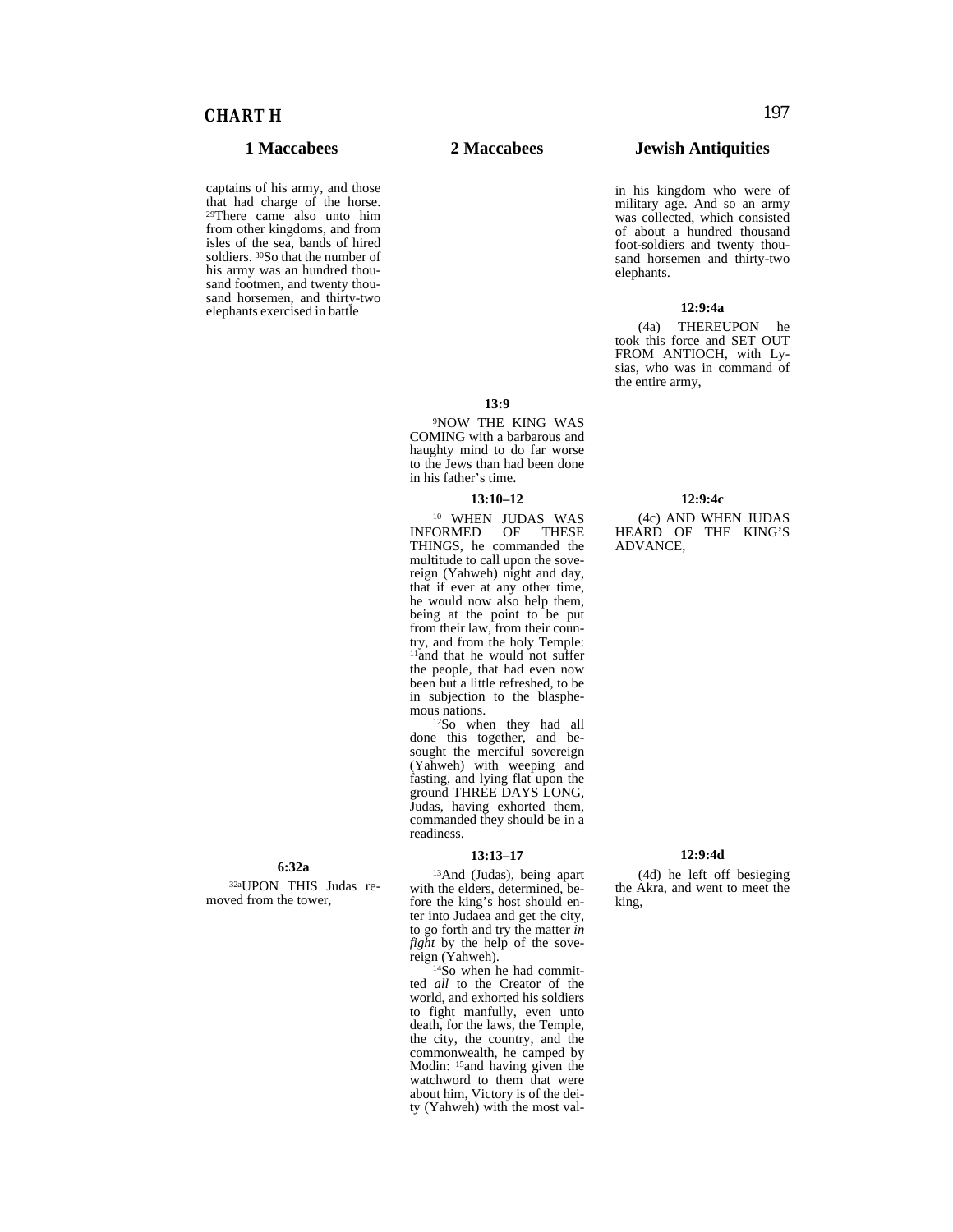### **1 Maccabees 2 Maccabees Jewish Antiquities**

iant and choice young men he went into the king's tent by night, and slew in the camp about four thousand men, and the chiefest of the elephants, with all that were upon him. 16And at last they filled the camp with fear and tumult, and departed with good success. 17This was because the protection of the sovereign (Yahweh) did help him.

#### **13:18–21**

18Now when the king had taken a taste of the manliness of the Jews, he went about to take hold by policy, 19and marched toward Bethzura, which was a stronghold of the Jews: but he was put to flight, failed, and lost of his men: <sup>20</sup>for Judas had conveyed unto them that were in it such things as<br>were necessary.

<sup>21</sup>But Rhodocus, who was in the Jew's host, disclosed the secrets to the enemies; therefore he was sought out, and when they had gotten him, they put him in prison.

**Jos.,** *Wars***, 1:1:5b** (5b) (Antiochus V) pushed through Judaea into the hill country.

### **6:31**

31These went through Idumaea, and pitched against Bethzura, which they assaulted many days, making engines; but they *of Bethzura* came out, and burned them with fire, and fought valiantly.

#### **6:32b**

32band pitched in Bethzacharias, over against the king's camp.

### **6:33–41**

33THEN THE KING RIS-ING VERY EARLY marched fiercely with his host toward Bethzacharias, where his armies made them ready to battle, and sounded the trumpets. 34And to the end they

### **Jos.,** *Wars***, 1:1:5d**

(5d) he (Antiochus V) was met at a spot called Bethzacharias, where there is a narrow defile, by Judas at the head of his forces.

#### **12:9:4b**

(4b) and after coming to Idumaea, he went up from there to Bethzura, a very strong city and one difficult to take, and he invested the city and besieged it. However, as the people of Bethzura strongly resisted and burned his supply of siege-engines—for they sallied out against him,—much time was consumed in the siege.

#### **12:9:4e**

(4e) pitching his (Judas') camp near the mountain passes, at a place called Bethzacharias, which was seventy stades away from the enemy.

#### **12:9:4f**

(4f) THEREUPON the king set out from Bethzura and led his army to the passes and Judas' camp; and at daybreak he drew up his army for battle. And he made his elephants follow one another, since they could not be placed side by side in an extended line because of the narrow space.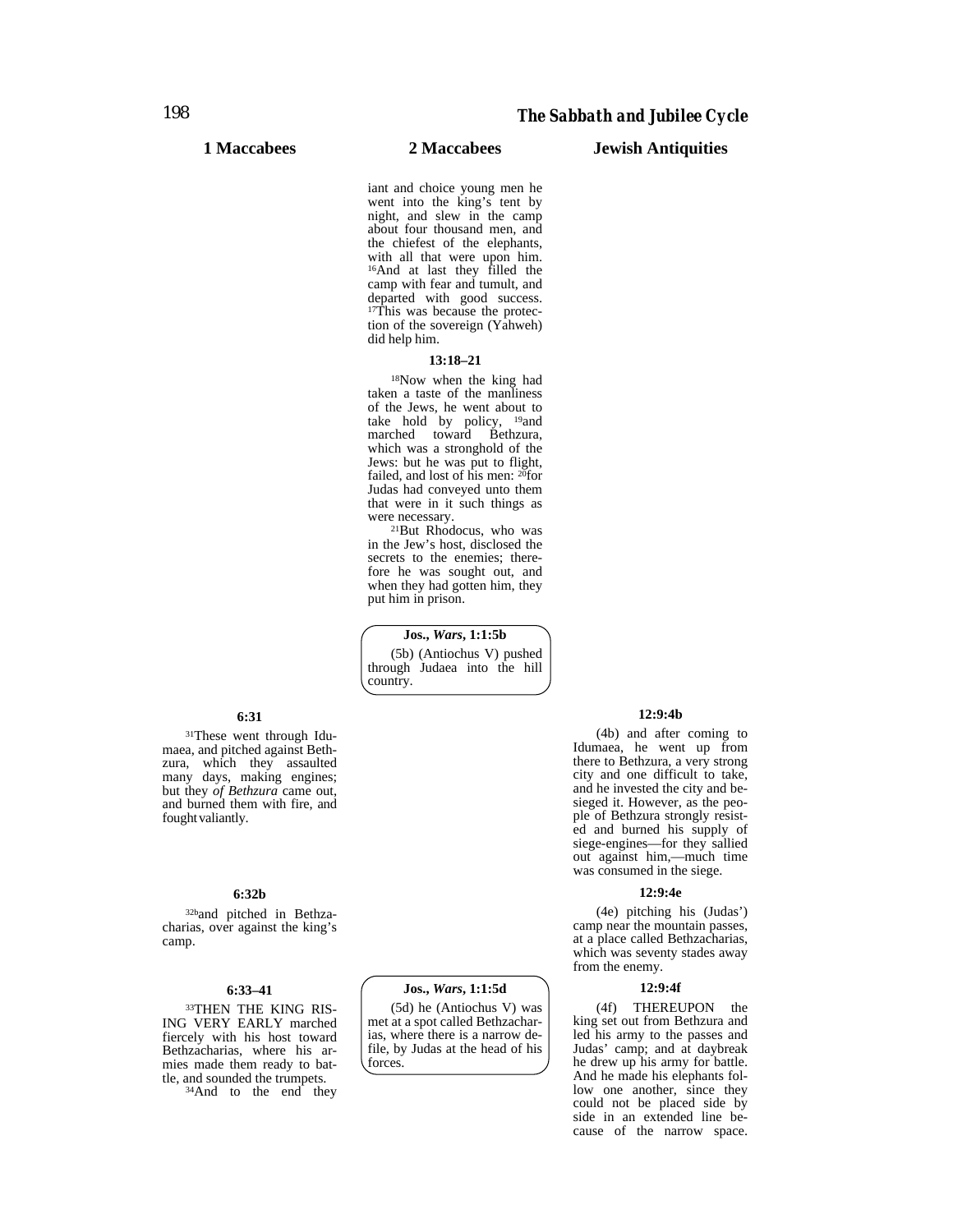might the elephants to fight, they shewed them the blood of grapes and mulberries. 35Moreover they divided the beasts among the armies, and for every elephant they appointed a thousand men, armed with coats of mail, and with helmets of brass on their heads; and beside this, for every beast were ordained five hundred horsemen of the best. 36These were ready at every occasion: wheresoever the beast was, and whithersoever the beast went, they went also, neither departed they from him. <sup>37</sup>And upon the beasts were there strong towers of weed, which covered every one of them, and were girt fast unto them with devices: there were also upon every one two and thirty strong men, that fought upon them, beside the

Indian that ruled him.<br><sup>38</sup>As for the remnant of the horsemen, they set them on this side and that side at the two parts of the host, giving them signs what to do, and being harnessed all over amidst the ranks. 39Now when the sun shone upon the shields of gold and brass, the mountains glittered therewith, and shined like lamps of fire. <sup>40</sup>So part of the king's army being spread upon the high mountains, and part on<br>the valleys below, they valleys below, marched on safely and in order. 41Wherefore all that heard the noise of their multitude, and the marching of the company, and the rattling of the harness, were moved: for the army was very great and mighty.

#### **6:42**

42And Judas and his host drew near, and entered into battle, and there were slain of the king's army six hundred men.

#### **6:43–47**

43Eleazar also, (surnamed) Savaran, perceiving that one of the beasts, armed with royal harness, was higher than all the rest, and supposing that the king was upon him, 44put himself in jeopardy, to the end he might deliver his people, and get him a perpetual name: 45wherefore he ran upon him courageously through the midst of the battle, slaying on the

**Jos.,** *Wars***, 1:1:5e** (5e) Before the opposing armies came into action, Eleazar, brother of Judas, observing the tallest of the elephants, surmounted by a huge howdah and an array of gilded battlements, and concluding that it bore Antiochus, rushed out far beyond his own lines and, cutting through the enemy's ranks, made his way to the elephant. Being unable to reach the supposed monarch because of his height from the ground, he

### **1 Maccabees 2 Maccabees Jewish Antiquities**

Round each elephant there advanced together a thousand foot soldiers and five hundred horsemen; and the elephants carried high towers and archers. He also made the rest of his force ascend the mountains on either side, putting his lightarmed troops in front of them. Then he ordered his army to raise the battle-cry, and set upon the enemy, uncovering his shields of gold and bronze so that a brilliant light was given off by them, while the mountains re-echoed the shouts of his men.

#### **12:9:4g**

(4g) Judas saw this, and yet was not terrified, but valiantly met the enemy's charge, and slew some six hundred of their skirmishers.

#### **12:9:4h**

(4h) And his brother Eleazar, whom they called Auran, on seeing that the tallest of the elephants was armed with breastplates like those of the king, and supposing that the king was mounted on it, risked his life by rushing upon it boldly, and killing many of the men round the elephant and scattering the others, he slipped under the elephant's belly and killed it with a thrust. But the animal came down upon Eleazar and crushed the hero under its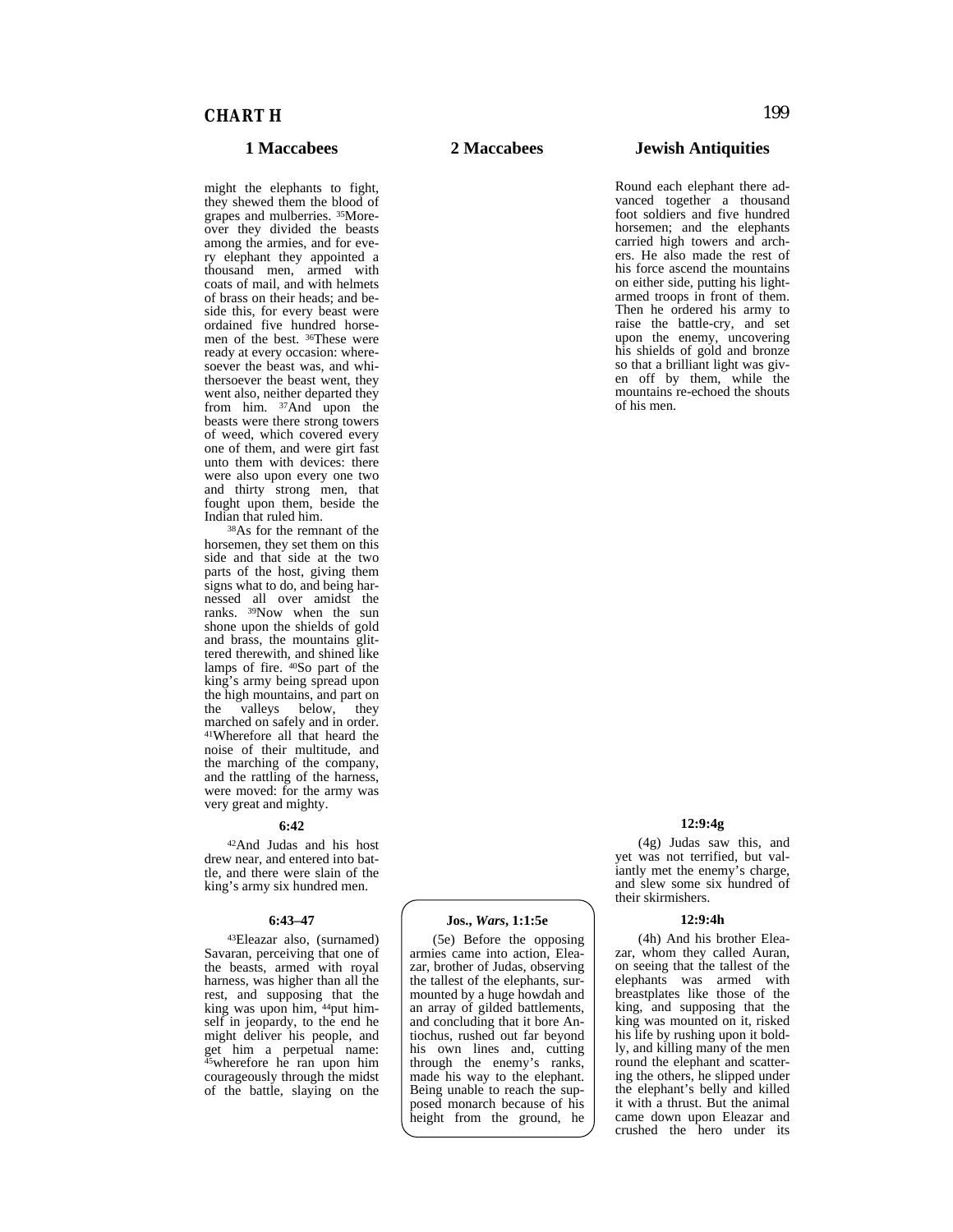#### right hand and on the left, so that they were divided from him on both sides. 46Which done, he crept under the elephant, and thrust him under, and slew him: whereupon the elephant fell down upon him, and there he died. 47Howbeit (the rest of the Jews) seeing the strength of the king, and the violence of his forces, turned away from them.

### **6:48**

48Then the king's army went up to Jerusalem to meet them, and the king pitched his tents against Judaea, and against mount Zion.

#### **6:49**

49But with them that were in Bethzura he (Antiochus) made peace: for they came out of the city, BECAUSE THEY HAD NO VICTUALS THERE TO ENDURE THE SIEGE, BE-CAUSE IT WAS A SABBATH OF THE LAND. 50So the king took Bethzura, and set a garrison there to keep it.

#### **6:51–54**

51As for the sanctuary, he besieged it many days: and set there artillery with engines and instruments to cast fire and stones, and pieces to cast darts and slings. 52Whereupon they also made engines against their engines, and held them battle a long season. <sup>53</sup>Yet at the last, their vessels being without vict-

struck the beast below the belly, brought its whole weight down upon himself, and was crushed to death; having achieved nothing more than to attempt great things, holding life cheaper than renown. The elephant-rider was, in fact, a commoner; yet, even had he happened to be Antiochus, his daring assailant would have gained but the reputation of courting death in the bare expectation of a brilliant exploit. To Eleazar's brother the incident proved an omen of the issue of the engagement. For, long and stubborn as was the resistance of the Jews, the king's forces, with superior numbers and favoured by fortune, were victorious;

#### **Jos.,** *Wars***, 1:1:5f**

(5f) and, after the loss of many of his men, Judas fled with the remainder to the province of Gophna. Antiochus proceeded to Jerusalem,

### **13:22a**

22aThe king treated with them IN BETHZURA THE SECOND TIME, gave his hand, took their's, departed,

**Jos.,** *Wars***, 1:1:5c**

(5c) While capturing the small town of Bethzura,

## **13:22b**

22bfought with Judas, was overcome:

### **1 Maccabees 2 Maccabees Jewish Antiquities**

weight. And so, after bravely destroying many of the foe, Eleazar met his end in this manner.

### **12:9:5a**

(5a) THEREUPON Judas, seeing how strong the enemy was, retired to Jerusalem and prepared himself for a siege.

#### **12:9:5b**

(5b) And Antiochus sent a part of his army to Bethzura to assault it, while he himself with the rest of his force came to Jerusalem. Now the inhabitants of Bethzura, being overawed by his strength, and seeing how scarce their provisions were, surrendered to him, after receiving sworn assurances that they should suffer no harm at the hands of the king. Then Antiochus took the city and did nothing to them beyond expelling them unarmed; and he stationed his own garrison in the city.

#### **12:9:5c**

(5c) But the siege of the Temple in Jerusalem kept him there a long time, for those within stoutly resisted; and every siege-engine which the king set up against them, they, in turn, countered with another engine. THEIR SUPPLY OF FOOD, HOWEVER, HAD BE-GUN TO GIVE OUT, FOR THE STORED PRODUCE HAD BEEN CONSUMED, AND THE GROUND HAD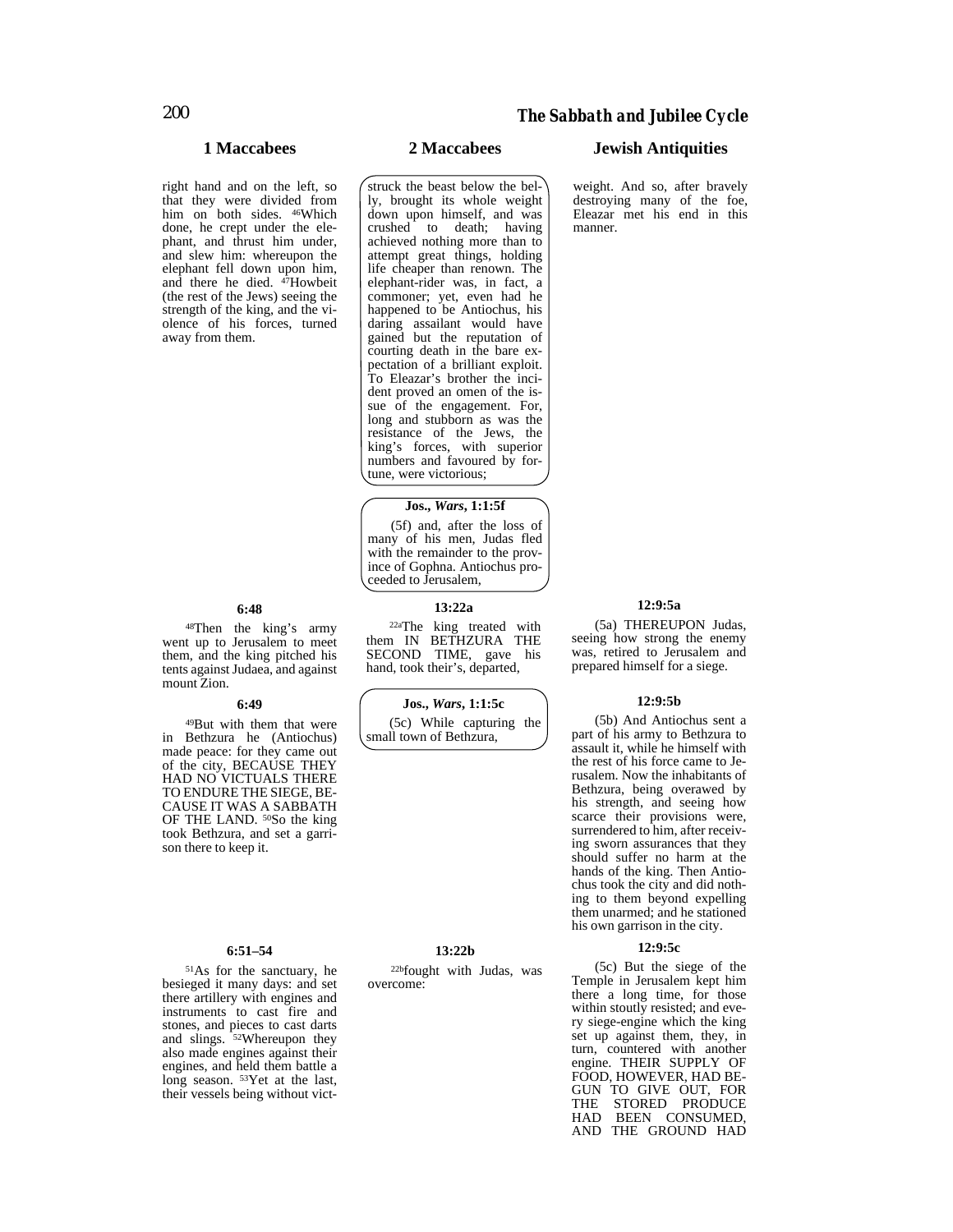uals—BY REASON OF IT BE-ING THE SEVENTH YEAR, AND THEY IN JUDAEA, THAT WERE DELIVERED FROM THE NATIONS, HAD EATEN UP THE RESIDUE OF THE STORE—54there were but a few left in the sanctuary, because the famine did so prevail against them, that they were fain to disperse themselves, every man to his own place.

#### place. **6:55–59**

55AT THAT TIME Lysias heard say that Philip, whom Antiochus the king, while he was alive, had appointed to bring up his son Antiochus, that he might be king, 56was returned out of Persia and Media, and the king's host also that went with him, and that he sought to take unto him the ruling of affairs. 57Wherefore he went in all haste, and said to the king and the captains of the host and the company, We decay daily, and our victuals are but small, and the place we lay siege unto is strong, and the affairs of the kingdom lie upon us: 58now therefore let us be friends with these men, and make peace with them, and with all their nation; 59and covenant with them, that they shall live after their laws, as they did before: for they are therefore displeased, and have done all these things, because we abolished their laws.

#### **6:60–62**

60So the king and the princes were content wherefore he sent unto them to make peace; and they accepted thereof. 61Also the king and the princes made an oath unto them: whereupon they went out of the stronghold. <sup>62</sup>Then the king entered onto mount Zion: but when he saw the strength of the place, he broke his oath that he had made, and gave command-

**1 Maccabees 2 Maccabees Jewish Antiquities**

NOT BEEN TILLED THAT YEAR, BUT HAD RE-MAINED UNSOWN BE-CAUSE IT WAS THE SEV-ENTH YEAR, DURING WHICH OUR LAW OBLIGES US TO LET IT LIE UNCUL-TIVATED. Many of the besieged, therefore, ran away because of the lack of necessities, so that only a few were left in the Temple.

#### **12:9:6**

(6) Such were the circumstances of those who were besieged in the Temple. But when Lysias, the commander, and the king were informed that Philip was coming against them from Persia to secure the government for himself, they were ready to abandon the siege and set out against Philip; they decided, however, not to reveal their plan to the soldiers and their officers, but, instead, the king ordered Lysias to address him and the officers publicly and say nothing of the trouble with Philip, but merely show that the siege would take a very long time, and the place was very strong, and explain that their supply of food had already begun to fail, and that it was necessary to put in order many of the affairs of the kingdom, and that it seemed much better to make a treaty with the besieged and seek the friendship of their whole nation by permitting them to observe their fathers' laws, the loss of which had caused them to begin the present war; and that then they should return home. Lysias spoke in this manner, and both the army and their officers were pleased with his advice.

#### **12:9:7a**

(7a) And so the king sent to Judas and those who were being besieged with him, and offered to make peace with them and allow them to live in accordance with their fathers' laws. Thereupon the Jews gladly accepted his proposals, and after receiving sworn assurances of his good faith, went out from the Temple. But when Antiochus entered it and saw how strong the place was, he violated his oaths, and ordered his force to go round and pull down the wall to the ground.

### **13:23a** 23heard that Philip, who

was left over the affairs in Antioch, was desperately bent, confounded,

# **13:23b–24**

23bentreated the Jews, submitted himself, and swore to all equal conditions, agreed with them, and offered sacrifice, honoured the Temple, and dealt kindly with the place, <sup>24</sup>and accepted well of Maccabaeus, made him principal governor from Ptolemais unto the Gerrhenians;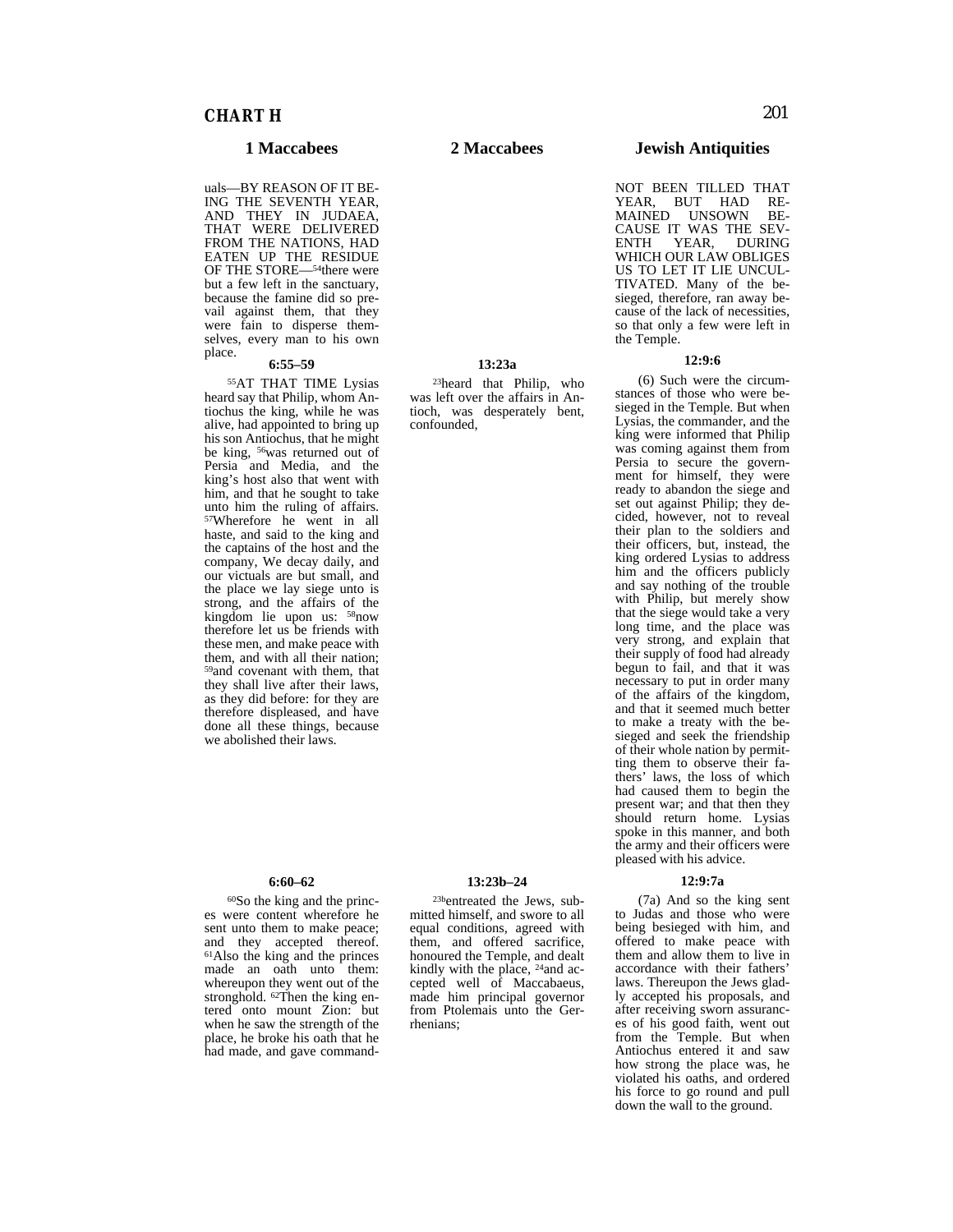**1 Maccabees 2 Maccabees Jewish Antiquities**

ment to pull down the wall round about.

#### **6:63a**

63aAFTERWARD he (Antiochus V) departed in all haste,

**6:63b** 63band RETURNED UNTO ANTIOCHIA,

### **Jos.,** *Wars***, 1:1:5g**

(5g) And he (Antiochus V) stayed in it (Jerusalem) only a few days, owing to a shortage of supplies; he then left what he considered a sufficient garrison,

### **Megillath Taanith**

(11) ON THE 28TH THEREOF (SHEBAT) Antiochus withdrew from Jerusalem.

#### **Jos.,** *Wars***, 1:1:5h**

(5h) and (Antiochus V) withdrew the rest of his army to WINTER QUARTERS in Syria.

#### **13:25–26a**

25(and) came to Ptolemais: the people there were grieved for the covenants; for they stormed, because they would<br>make their covenants void.

 $^{26}Lysias$  went up to the judgment seat, said as much as could be in defence of the cause, persuaded, pacified, made them well affected.

#### **13:26b**

(26b) (and) RETURNED TO ANTIOCH. Thus it went touching the king's coming and departing.

#### **13:4–8**

4But the king of kings (Yahweh) moved Antiochus' mind against this wicked wretch (Menelaus), and Lysias informed the king that this man was the cause of all mischief, so that the king commanded to bring him unto Beroea, and to put him to death, as the manner is in that place.

5Now there was in that place a tower of fifty cubits high, full of ashes, and it had a round instrument, which on every side hanged down into the ashes. 6And whosoever was condemned of sacrilege, or had committed any other grievous crime, there did all men thrust him unto death. 7Such a death it happened that wicked man to die, not having so much as burial in the earth; and that most justly: 8for inasmuch as he had committed many sins about the altar, whose fire and ashes were holy, he received his

**12:9:7b**

(7b) After doing this,

### **12:9:7c**

(7c) he RETURNED TO ANTIOCH,

#### **12:9:7d**

(7d) taking with him the high priest Onias, who was also called Menelaus. For Lysias had advised the king to slay Menelaus, if he wished the Jews to remain quiet and not give him any trouble; it was this man, he said, who had been the cause of the mischief by persuading the king's father to compel the Jews to abandon their fathers' religion. Accordingly, the king sent Menelaus to Beroea in Syria, and there had him put to death; he had served as high priest for ten years, and had been a wicked and impious man, who in order to have sole authority for himself and compelled his nation to violate their own laws. The high priest chosen after the death of Menelaus was Alcimus, also called Jakeimos.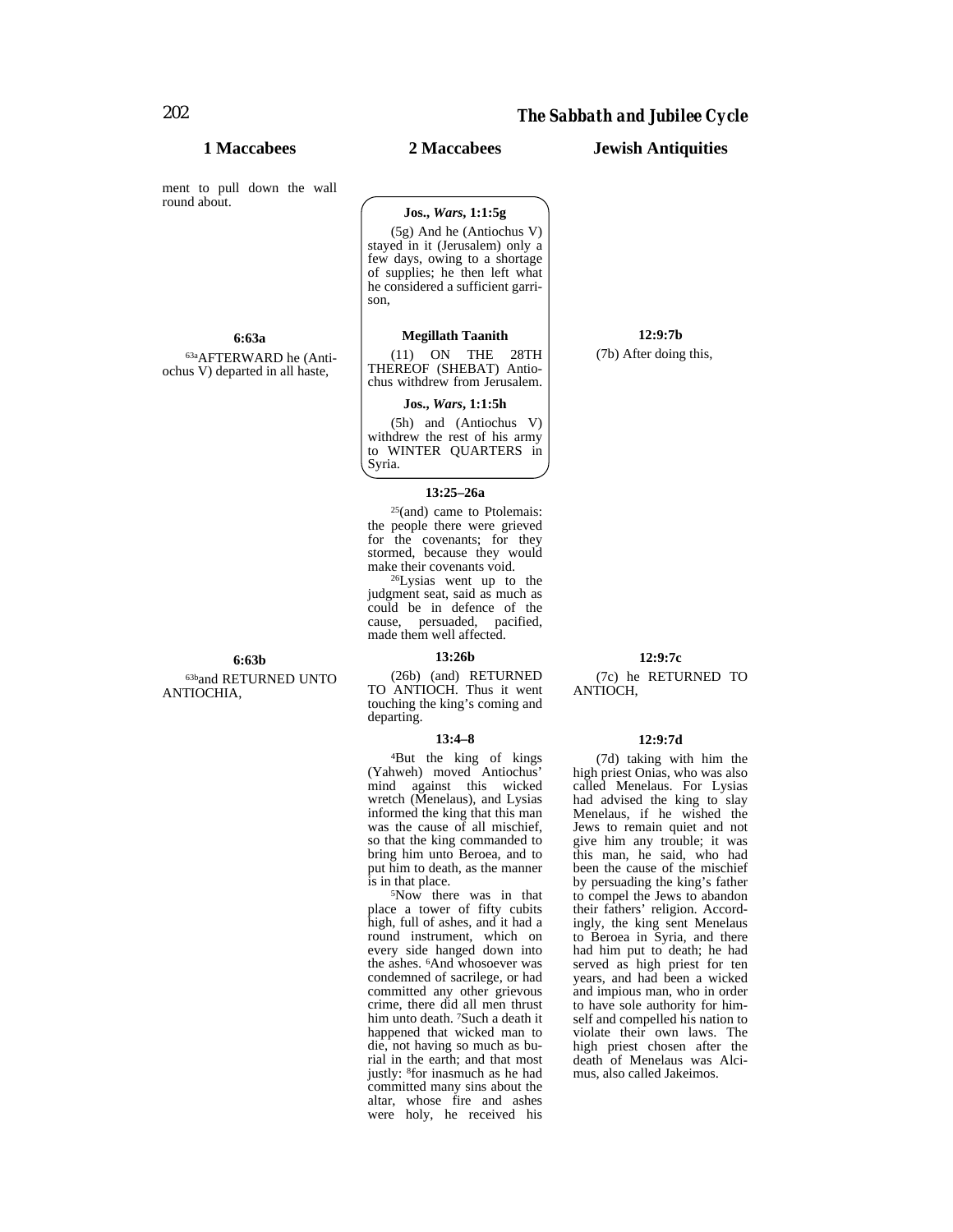# *CHART H* 203

### **1 Maccabees 2 Maccabees Jewish Antiquities**

death in ashes.

#### **6:63c**

63cwhere he found Philip to be master of the city: so he fought against him, and took the city by force.

#### **12:9:7e**

(7e) Now when King Antiochus found that Philip had already seized control of the government, he made war on him, and after getting him into his power, killed him. Then Onias, the son of the high priest, who, as we said before, had been left a mere child when his father died, seeing that the king had slain his uncle Menelaus and had given the high priesthood to Alcimus, although he was not of the family of high priests, because he had been persuaded by Lysias to transfer the office from this house to another, fled to Ptolemy, the king of Egypt. And being treated with honour by him and his wife Cleopatra, he received a place in the nome of Heliopolis, where he built a temple similar to that in Jerusalem. Of this, however, we shall give an account on a more fitting occasion.

#### **151 Seleucid 12:10:1a**

(1a) ABOUT THE SAME TIME Demetrius, the son of Seleucus, escaped from Rome,

#### **12:10:1b**

(1b) and occupying Tripolis in Syria, placed the diadem on his own head; then he gathered round him a number of mercenaries, and entered the kingdom, where all the people received him gladly and submitted to him. They also seized King Antiochus and Lysias, and brought them to him alive. And by order of Demetrius these two were immediately put to death, ANTIOCHUS HAVING REIGNED TWO YEARS, as has already been related elsewhere.

#### **12:10:1c**

(1c) Then there came to him in a body many of the wicked and renegade Jews, among whom was the high priest Alcimus, and they accused their whole nation, especially Judas and his brothers, saying that they had killed all

**151 Seleucid 7:1a**

1aIN THE HUNDRED AND ONE AND FIFTIETH YEAR Demetrius the *son* of Seleucus departed from Rome,

#### **7:1b–4a**

1band came up with a few men unto a city of the sea

<sup>2</sup>And as he entered into the palace of his ancestors, so it was, that his forces had taken Antiochus and Lysias, to bring them unto him. <sup>3</sup>Wherefore, when he knew it, he said, Let me not see their faces. 4aSo his host slew them.

#### **7:4b–7**

4bNow when Demetrius was set upon the throne of his kingdom, <sup>5</sup>there came unto him all the wicked and unpious men of Israel, having Alcimus, who was desirous to be high priest,

**151 Seleucid**

**14:1–2** 1THREE YEARS AFTER (retaking Jerusalem) Judas was (retaking Jerusalem) Judas was<br>informed that Demetrius, the

by the haven of Tripolis with a great power and navy, 2had taken the country, and killed Antiochus, and Lysias his protector.

son of Seleucus, having entered

#### **14:3–6**

3Now one Alcimus, who had been high priest, and had defiled himself wilfully in the times of their mingling (with the nations), seeing that by no means he could save himself, nor have any more access to the holy altar, 4came to king